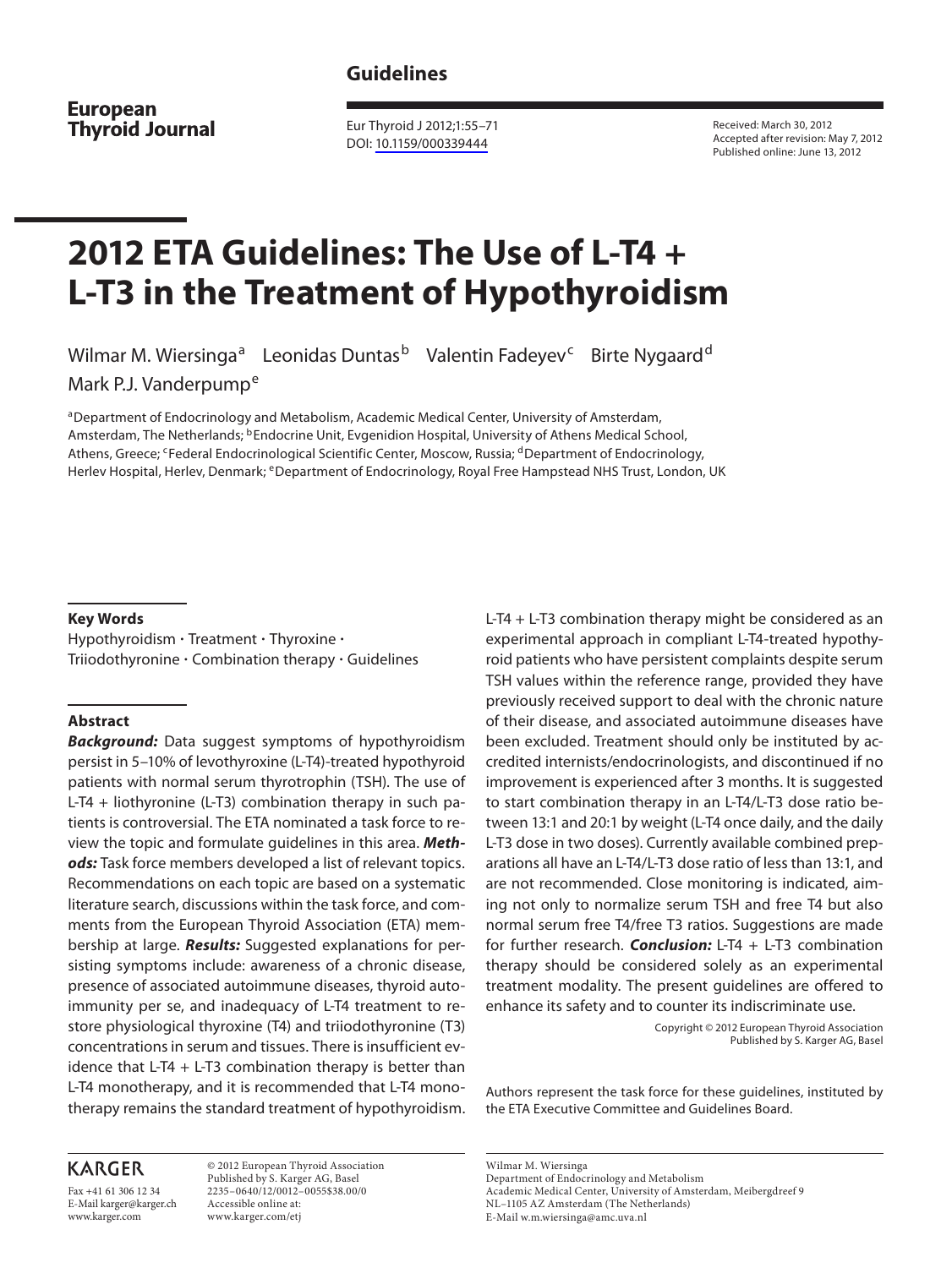#### **Introduction**

 Hypothyroidism is a condition characterized by the clinical and biochemical manifestations of thyroid hormone deficiency in the target tissues of thyroid hormone. The most common cause of hypothyroidism is deficient production of thyroid hormones by the thyroid gland. Thyroxine (T4) is produced exclusively by the thyroid gland; its daily production rate is about 100  $\mu$ g at an average body surface area of 1.79 m<sup>2</sup> (56.2  $\mu$ g/day/m<sup>2</sup>). Daily production rate of triiodothyronine (T3) for a body surface area of 1.79 m<sup>2</sup> is about 29  $\mu$ g (16  $\mu$ g/day/m<sup>2</sup>): 20% ( $\sim$ 6 µg, or 3.3 µg/day/m<sup>2</sup>) is secreted by the thyroid gland, and 80% ( $\sim$ 23 µg, or 12.7 µg/day/m<sup>2</sup>) is generated in extrathyroidal tissues by 5'-deiodination of T4 [1].

 Treatment of hypothyroidism is today predominantly with L-T4: its long half-life of 1 week is advantageous allowing one daily dose and it generates stable T3 levels by conversion of T4 into T3 in peripheral tissues. In contrast, the half-life of T3 is short (about 1 day), and treatment with L-T3 would require several doses per day with wide variation in serum T3 levels along the 24-hour period. Elevated serum T3 concentrations may occur during the absorption of L-T3 which can be associated with symptoms of tachycardia and nervousness. The options of treatment with L-T3 or the combination of L-T4 and L-T3 therefore have largely been abandoned [2, 3]. However, recent developments have rekindled interest in the potential advantages of L-T4 + L-T3 combination therapy over L-T4 monotherapy. On the one hand, many practising physicians have the experience that some of their hypothyroid patients have persistent complaints, despite adequate treatment with L-T4 as evident from normalization of TSH, free T4 and T3 concentrations. The creation of special interest groups like that of 'Hypo but not Happy' patients attests this point [4]. A recent randomized clinical trial reported a clear preference of patients for L-T4 + L-T3 combination therapy over L-T4 monotherapy [5].

 In recognition of these developments and existing controversies regarding the value of L-T4 + L-T3 combination therapy of hypothyroidism, the ETA appointed a task force to systematically approach this issue and establish guidelines according to the principles of evidence-based medicine. The task force acknowledged that L-T4 + L-T3 combination therapy is a highly controversial issue. In fact, as evident from the recommendations in this report, the evidence base to advocate this treatment modality is very limited indeed. Nevertheless, the presently proposed guidelines aim to provide guidance

on how to explore persisting symptoms in a systematic manner. They stipulate that combination therapy should be viewed solely as experimental. They recommend much lower L-T3 doses in combination therapy than previously used, thereby enhancing safety. And they show that the thyroid community at large does care about the issue of persistent symptoms. The guidelines should not lead to the indiscriminate use of L-T4 + L-T3 combination therapy; in contrast, the recommendations made should help physicians to identify the relatively few L-T4 treated hypothyroid patients who might benefit from a carefully executed trial with L-T4 + L-T3 combination therapy.

#### **Methods**

 The ETA Executive Committee nominated a task force for the development of guidelines for the treatment of hypothyroidism with the combination of L-T4 and L-T3. Task force members declared whether they had any potential conflict of interest. Funding was derived solely from the general funds of the ETA and thus the task force functioned without commercial support.

 The task force excluded from the present analysis papers on L-T4 + L-T3 combination therapy in central hypothyroidism, in children, and in hepatic hemangioma; investigations were restricted to papers on adults with a definite diagnosis of primary hypothyroidism, evaluating preferentially randomized clinical trials rather than observational studies. The task force first developed a list of the relevant topics in this area. Two task force members were assigned to review the literature relevant to each of the topics, using a systematic PubMed, Embase and Medline search for primary references and reviews published until September 2011. A preliminary document and a series of recommendations concerning the topics were generated by each subgroup and then critically reviewed by the task force at large. Task force deliberations took place mostly through electronic communication; there were telephone conferences and one final committee meeting. The recommendations are based on consensus of task force members which was unanimous.

 The guidelines were developed to combine the best scientific evidence with the experience of seasoned clinicians and the pragmatic realities inherent in implementation [6] . Recommendations are rated according to the GRADE system [7, 8]. The GRADE system classifies recommendations into one of two grades: strong recommendations receive a grade 1 classification using the term 'we recommend', weak recommendations receive a grade 2 classification using the term 'we suggest'. The quality of the evidence for the recommendations can be  $+00$  (low, grade C),  $++0$  (moderate, grade B), and +++ (high, grade A). The draft guidelines were put on the 'Members-only' section of the ETA website for 1 month, in order to receive comments of ETA members. The final document was approved by the Guidelines Board and the Executive Committee of the ETA.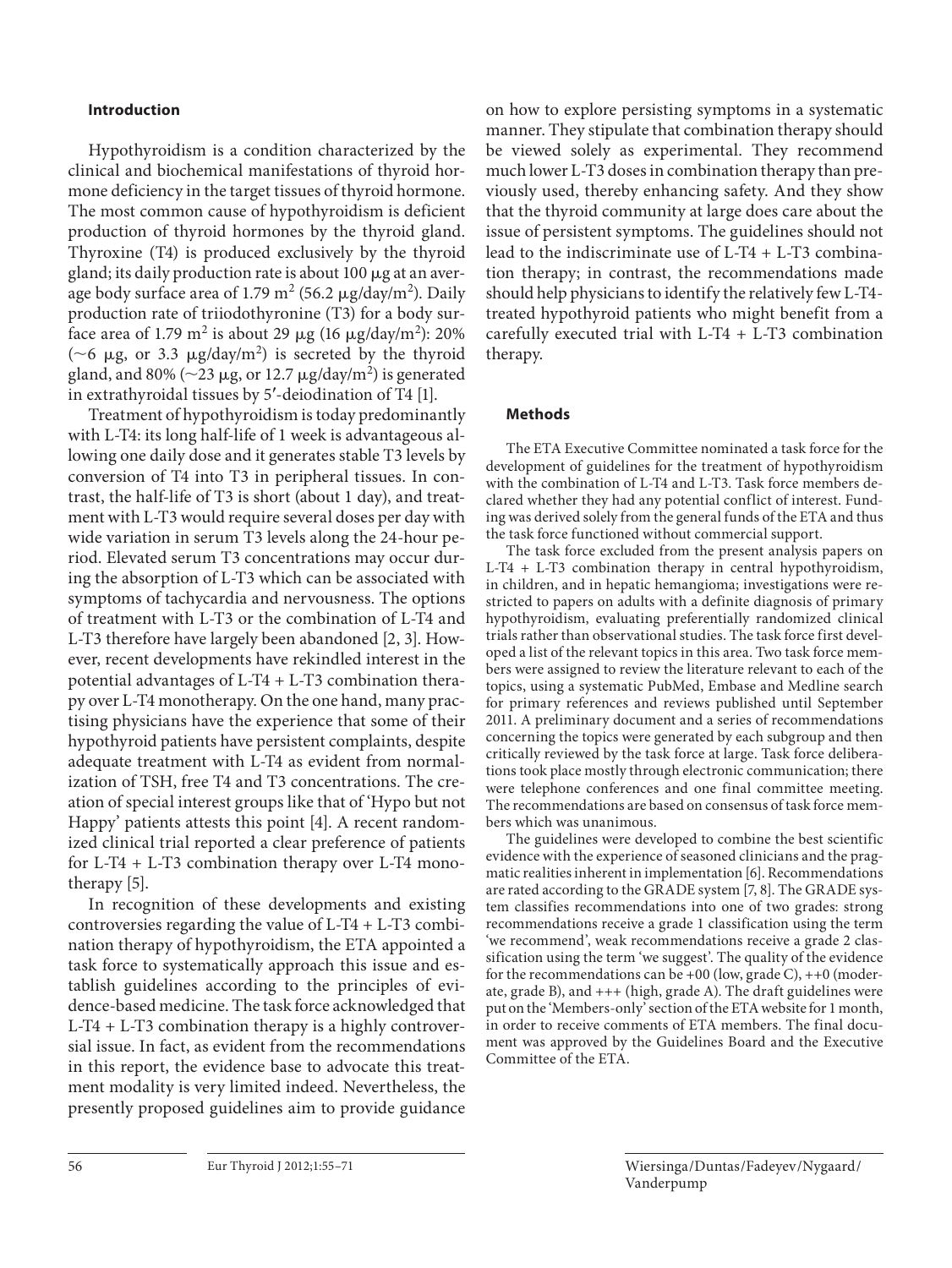#### **Results**

#### *Is There an Unmet Need in L-T4-Treated Hypothyroid Patients?*

 Every experienced clinician knows that there are some patients with L-T4-treated hypothyroidism who do not recover completely [9]. Dissatisfaction with outcome of L-T4 monotherapy is often expressed on websites of thyroid patient associations [4, 10]. There are, however, just a few controlled studies which have evaluated dissatisfaction and remaining complaints in a quantitative manner.

 In a community-based study from the UK, 381 patients who had been on L-T4 for a minimum of 4 months and had normal serum TSH values (local reference ranges were 0.1–5.5 or 0.2–6.0 mU/l) were compared with 535 age- and sex-matched controls [11]. Two questionnaires were used: the General Health Questionnaire (GHQ-12) to detect psychological distress of unspecified nature, and a 12-question Thyroid Symptom Questionnaire (TSQ). A score of three or more indicated caseness. After correction for age, sex, chronic diseases and chronic medication, the proportion of caseness was higher in patients than in controls, both in the GHQ-12 (34.4 vs. 25.6%, p = 0.012, odds ratio (OR) 1.48 [1.09–2.00]) and in the TSQ (48.6 vs. 35.0%,  $p < 0.001$ , OR 1.71 [1.29–2.25]). Limiting the analysis to patients with serum TSH in a narrow normal range (0.4–4.0 mU/l) gave similar outcomes: caseness was 35.1% in GHQ-12 and 48.5% in TSQ. The study provided evidence that patients on L-T4 replacement even with a normal serum TSH display significant impairment of psychological well-being compared to controls of similar age and sex. Serum-free T4 (but not free T3) showed a negative relation to GHQ-12 scores (higher free T4 was associated with lower GHQ-12 scores implying improved well-being), whereas a positive correlation was seen with TSH and GHQ [12]. Similar correlations were seen with TSQ, but not with Hospital Anxiety and Depression Scale (HADS) scores. Another community-based study from The Netherlands investigated 141 patients who had been on L-T4 replacement for primary autoimmune hypothyroidism for at least 6 months and had serum TSH values between 0.11 and 4.0 mU/l [13]. Results of neurocognitive tests (cognitive or psychomotor speed, attention, working memory as well as learning and memory) and scores on questionnaires (Symptom Check List-90 total score and the Rand 36 item Health Survey subscales for mental health and vitality) of patients were compared with reference values of these tests for the Dutch general population. Patients

showed poor performance on various domains of neurocognitive functioning compared with standard reference values ( $p = 0.001$ ), especially on a complex attention task and on verbal memory tests. Levels of well-being were significantly lower for patients compared with those of the general population ( $p = 0.001$ ). Neither serum TSH nor anti-thyroid antibodies were determinants of neurocognitive functioning or well-being. The results of this study suggest that neurocognitive functioning as well as psychological well-being may not be completely restored in patients with hypothyroidism despite L-T4 treatment.

 A third community-based study from Norway among subjects aged  $\geq$  40 years compared HADS scores of 1,546 women on L-T4 and 18,137 women without thyroid disease not on L-T4 [14]. Serum TSH (median values with interquartile range) in both groups were 1.25 (0.3–2.9) and 1.5 (1.1–2.1) mU/l, respectively. More women on L-T4 had high scores (HADS  $\geq$ 8) for depression and anxiety than women not on L-T4: depression 18.4 versus 12.8%  $(p < 0.001)$ , anxiety 23.4 versus 18.6% (p  $< 0.001$ ), respectively. In women on L-T4, serum TSH was positively associated with depression and anxiety. For each 1 mU/l increase in serum TSH there was 3% more depression cases ( $p = 0.04$ ) and 3% more anxiety cases ( $p = 0.046$ ). In women not on L-T4, no significant associations with depression or anxiety were seen. The study suggested a higher prevalence of depression and anxiety in L-T4 treated hypothyroid women of 40 years and older.

 The few other studies on this topic are limited by their small sample size. In a population-based study of middleaged women in Sweden, 29 women were identified who were treated with L-T4. Twelve years later, 22 of them still used L-T4 and had normal serum TSH values. Their quality of life was not different from 968 women from the population without thyroid disease [15] . In a study from the USA recruiting women mostly by advertisement, 34 L-T4 treated subjects had decrements in health status, psychological function, working memory, and motor learning compared to 22 euthyroid controls. There were no correlations between serum TSH levels and outcomes [16] .

 In each of the three large cross-sectional observational studies, the prevalence of particular health problems was higher in L-T4-treated hypothyroid patients than in controls. This was also true if the analyses were restricted to patients with normal serum TSH values. The observed health problems were related to psychological distress, thyroid symptoms, neurocognition, general well-being, depression and anxiety. The strengths of the papers are their community-based study design and the large sample size. As all outcomes point into the same direction,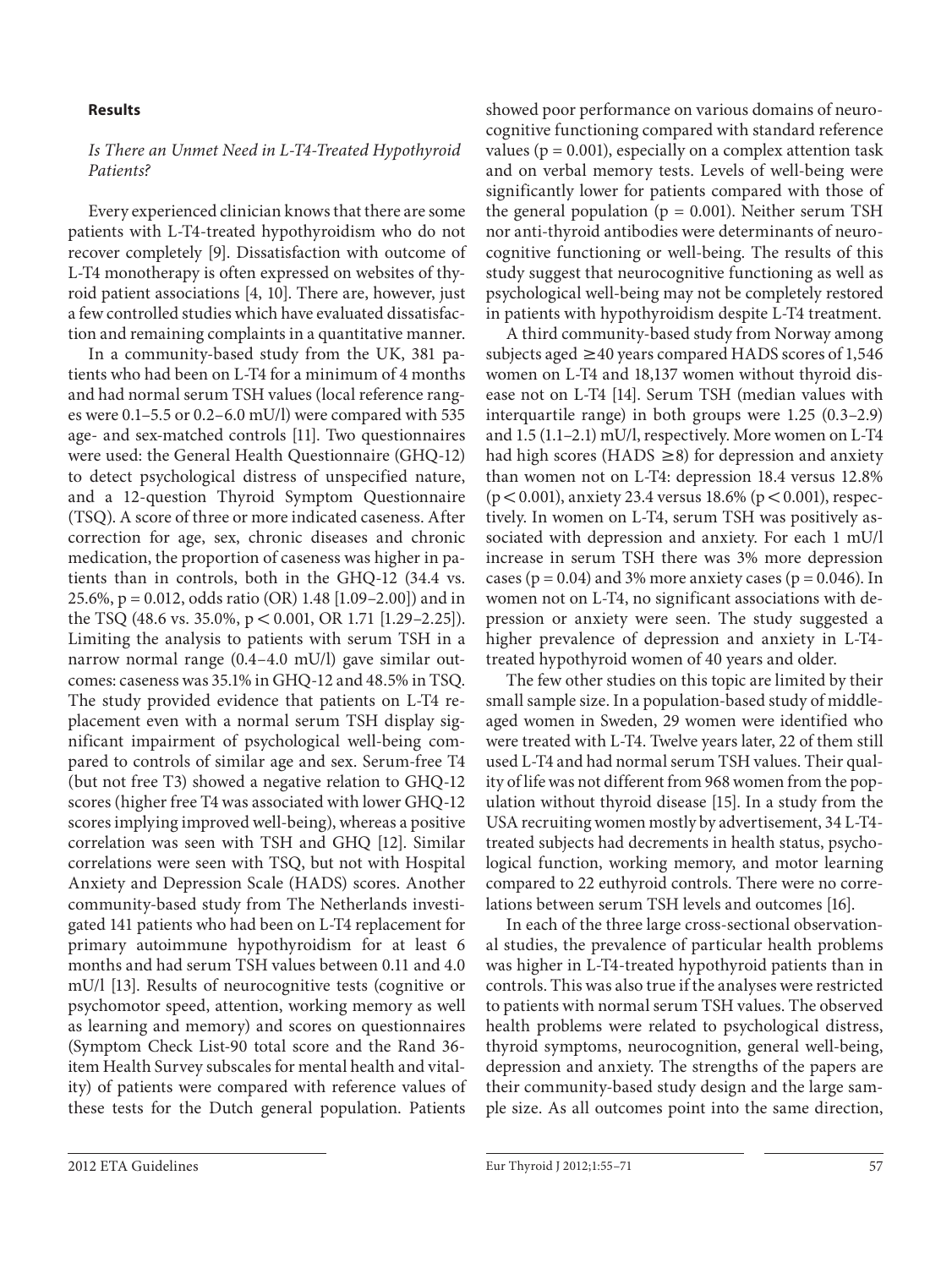**Table 1.** Possible causes of persistent complaints in L-T4-treated hypothyroid patients

- I Nonspecific causes: related to the chronic nature of the disease
- Specific causes: related to thyroid disease and thyroid hormone replacement
	- 1 Associated autoimmune diseases
	- 2 Thyroid autoimmunity per se
	- 3 Inadequacy of L-T4 dose
	- 4 Inadequacy of L-T4 treatment modality

one may conclude that there is indeed an unmet need in L-T4-treated hypothyroid patients. The dimension and causality of the problem is not clear. In this respect it is noteworthy that hypothyroid symptoms were reported, despite a normal serum TSH, by 12.1% of 22,842 participants (1,525 of which were taking thyroid medication) in the Colorado Thyroid Disease Prevalence Study [17] . Although the magnitude of the problem is limited, the suboptimal outcome of L-T4 treatment might be very relevant for individual patients. Based on the frequency differences between patients and controls, about 10% of L-T4-treated hypothyroid patients have impaired psychological well-being and about 5% depression or anxiety which can be related to the disease and L-T4 therapy.

# Recommendations

 (1) In L-T4-treated hypothyroid patients with normal serum TSH values, psychological distress, impaired wellbeing and cognitive disturbances occur more often than in controls  $(1/+00)$ .

 (2) Data suggest that 5–10% of L-T4-treated hypothyroid patients with normal serum TSH have persistent symptoms which can be related to the disease and L-T4 therapy  $(2/+00)$ .

# *Is There a Biologic Rationale for Persistent Complaints in L-T4-Treated Hypothyroid Patients?*

 There are a number of possible explanations for persistent symptoms in L-T4-treated hypothyroid patients (listed in table 1). It is assumed that a general work-up has already excluded well-known causes of nonspecific symptoms and 'unwellness' that have nothing to do with thyroid diseases such as anaemia, hypercalcemia, occult infections, etc.

 Most if not all hypothyroid patients on L-T4 treatment will require lifelong replacement therapy with thyroid hormones. Transient thyroid hormone deficiency is rare.

Thus, in most instances to have hypothyroidism means to have a chronic disease. Awareness of having a chronic disease and to be dependent on thyroid hormone medication for the remaining part of one's life could make patients feel unhappy and less healthy [9, 10, 18, 19]. The necessity of regular medical visits may cause discomfort and a feeling of 'unwellness'. Patients with nonspecific symptoms like fatigue may be inclined to attribute such complaints to the disease and its treatment. Persistent nonspecific complaints are reported in many chronic endocrine and nonendocrine diseases.

 Hypothyroidism is most frequently caused by chronic autoimmune thyroiditis (Hashimoto's disease) and by thyroid ablation in Graves' disease. Most hypothyroid patients thus have autoimmune thyroid disease. It is well known that autoimmune thyroid disease is associated with other autoimmune diseases [20, 21]. In a large UK study the frequency of other autoimmune disorders was 9.67% in 2,791 patients with Graves' disease, and 14.3% in 495 patients with Hashimoto's disease [22] . Rheumatoid arthritis was the most common coexisting autoimmune disorder (found in 3.15% of Graves' disease and 4.24% of Hashimoto's disease). Relative risks of almost all other autoimmune diseases were significantly increased  $(RR > 10$  for pernicious anaemia, systemic lupus erythematosus, Addison's disease, celiac disease, and vitiligo). Many of these conditions may go unnoticed for a long time in view of the nonspecific nature of associated symptoms. Screening for other autoimmune diseases has been recommended in subjects with autoimmune thyroid disease presenting with new or nonspecific symptoms [22] .

 Thyroid peroxidase antibodies (TPO-Ab) in serum are a marker of autoimmune thyroid disease. TPO-Abs are very prevalent in the general population and also in subjects with normal TSH values. The large populationbased HUNT study in Norway did not observe a relationship between TPO-Ab and depression or anxiety after adjustment for age, gender and TSH [23]. In contrast, a Dutch community-based study of 583 randomly selected perimenopausal women reports an association between TPO-Ab  $>$ 100 kU/l and depression (OR 3.0, 95% CI 1.3– 6.8); neither thyroid dysfunction nor menopausal status was related to depression [24]. A study from Austria investigated 426 euthyroid women undergoing thyroid surgery for benign thyroid diseases [25]. The diagnosis of Hashimoto's thyroiditis in 28 patients was based on the histology of the surgical specimen, and strongly related to TPO-Ab  $>121$  kU/l. Patients with TPO-Ab  $>121$  kU/l had higher rates for several symptoms including chronic fatigue, dry hair, chronic irritability, chronic nervousness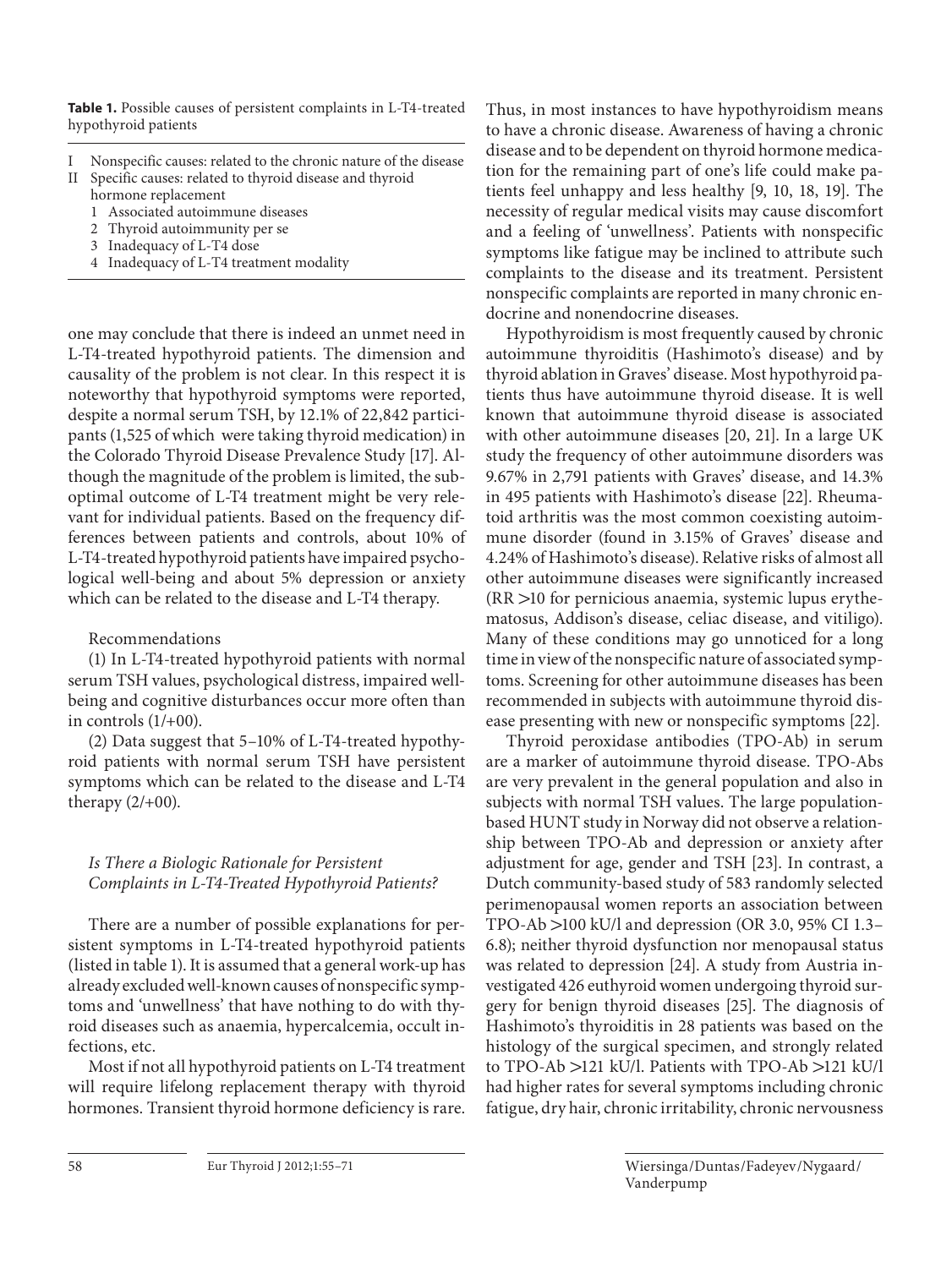and lower quality of life (SF-36 questionnaire) than those patients with  $TPO-Ab < 121$  kU/l; there was no difference in serum TSH levels or the use of thyroid hormone replacement therapy (29%) between both groups. These data suggest the possibility that thyroid autoimmunity per se, independent of thyroid function, contribute to symptoms and decreased quality of life.

 Pharmacological issues such as decreased intestinal absorption of L-T4 or interference with other drugs may necessitate adjustment of the L-T4 dose, but an adequate L-T4 dose will eventually normalize serum TSH values in all patients with primary hypothyroidism (assuming compliance with the medication). It has been questioned whether L-T4 doses that normalize serum TSH are really adequate. The peripheral conversion of T4 into T3 makes it possible to achieve normal serum T3 concentrations in humans treated with L-T4 [26], but it is argued that the T3 levels observed might be lower than the T3 levels in the premorbid state. This possibility has been evaluated in a study comparing thyroid function in the same patients before and after total thyroidectomy for goiter, benign nodular thyroid disease or thyroid cancer [27]. Patients were euthyroid before surgery without medication and after surgery with L-T4 medication. Pre- and postoperative serum TSH (1.18  $\pm$ 0.58 vs. 1.30  $\pm$  1.89 mU/l) and serum T3 (1.99  $\pm$  0.41 vs.  $1.96 \pm 0.43$  nmol/l) concentrations were not different.

 Another suggestion has been that well-being is optimized by fine adjustment of L-T4 dosage, aiming for a serum TSH in the lower reference range [28]. This has been investigated in a double-blind RCT with a crossover study design, in which each of the 52 L-T4-treated hypothyroid patients received three L-T4 doses in random order for eight weeks: low dose, middle dose (25 µg more than low dose), and high dose  $(25 \mu g$  more than middle dose), resulting in serum TSH values of 2.8  $\pm$  0.4, 1.1  $\pm$ 0.2 and 0.3  $\pm$  0.1 mU/l, respectively (p < 0.001) without changes in body weight [29] . These small changes in L-T4 dosage did not produce measurable changes in hypothyroid symptoms, well-being, quality of life, or cognition, and no significant treatment preference was observed. These data do not support the suggestion that the target serum TSH range for the treatment of hypothyroidism should differ from the laboratory reference range.

 Normalization of serum TSH and T3 concentrations is achieved with L-T4 therapy at the expense of higher serum free T4 concentrations than normal [26, 27]. As a result, the ratio of serum free T4 to serum free T3 concentrations in L-T4-treated hypothyroid patients is higher than in healthy subjects. L-T4 therapy thus fails in precisely mimicking the physiological serum free T4 to free T3 ratio. Whether or not this has functional consequences in humans is unknown. Serum thyroid hormone concentrations are related to T3-dependent gene expression only to a certain extent, as bioavailability of T3 to its nuclear receptors is modified by specific thyroid hormone transporters in the plasma membrane and cellular deiodinases which locally may activate or inactivate thyroid hormone [30]. There is wide variation in how tissues handle thyroid hormones. In rat liver, for example, plasma-derived T3 and T3 generated locally from T4 via deiodinase type 1 (D1) are in different compartments with respect to nuclear receptor binding: practically all of the nuclear T3 appears to be plasma derived [31] . In contrast, in tissues like brain most of T3 available for receptor binding is locally produced from T4 via deiodinase type 2 (D2). In hypothyroidism, liver D1 activity is decreased but brain D2 activity is increased. Such tissue-specific regulatory mechanisms may jeopardize simultaneous normalization of thyroid hormone concentrations in all hypothyroid tissues.

 Administration of L-T4 alone to thyroidectomised rats does not, at any dose tested, result in normal T4 and T3 concentrations simultaneously in all tissues (which can be taken as one criterion for defining euthyroidism) [32] . The L-T4 dose needed to normalize thyroid hormone concentrations was different for each tissue, and supraphysiological T4 concentrations had to be reached in most tissues to normalize their T3 concentrations. Only the combined treatment with L-T4 and L-T3 resulted in normal T4 and T3 concentrations in plasma and all tissues as well as normal serum TSH and near-normal D1 and D2 activities [33]. The addition of small doses of L-T3 decreased the amount of L-T4 needed to normalize T3 in the majority of tissues by about 50% compared to the amount necessary when L-T4 alone is used. Combination therapy ensuring euthyroidism in all tissues at the same time was only obtained at a dose of  $0.90 \mu g$  T4 and  $0.15$ - g T3 per 100 g body weight per day; the molar ratio of the T4 and T3 dose is 5:1, similar to that present in the normal thyroidal secretion of the rat.

 When extrapolating these observations in rats to humans, one should realize that the relative importance of thyroidal T3 secretion versus extrathyroidal T3 generation from T4 is greater in rats than in humans. The molar ratio of T4 to T3 in thyroidal secretion is  $\sim$  5.7:1 in rats and  $\sim$ 14:1 in humans [1]. Nevertheless, the rat findings suggest the possibility that the treatment modality with L-T4 alone might be inadequate.

 The list of possible explanations for persistent symptoms is not complete. The normal thyroid gland may secrete also compounds like thyronamines and 3,5-T2; one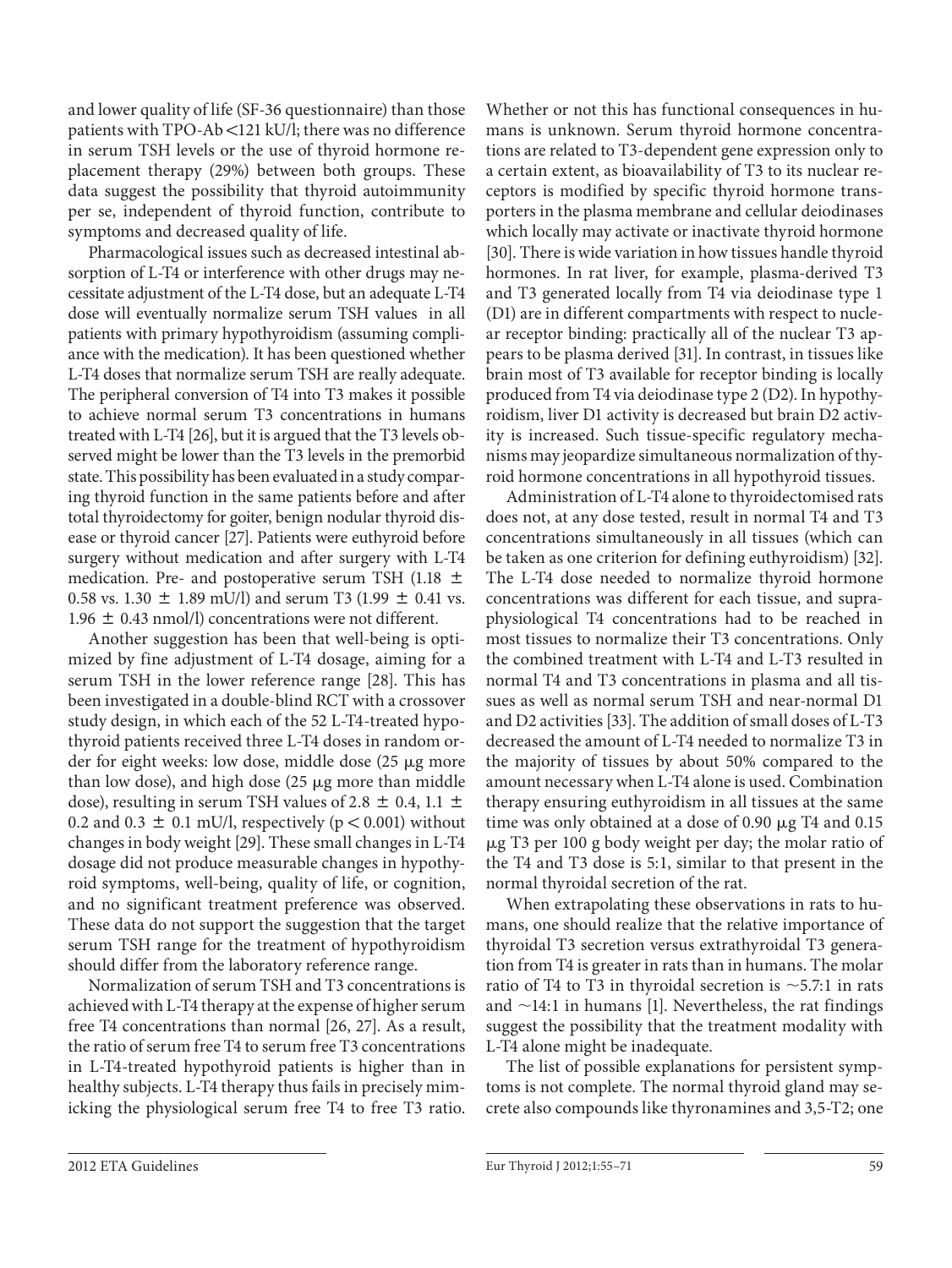could speculate whether a postulated diminished secretion of these compounds in primary hypothyroidism is somehow involved in persisting symptoms. Another possibility is that subjects with depression or a general sense of lack of well-being may be more likely to be screened, diagnosed and treated for hypothyroidism. Thus, subjects being generally dissatisfied with their state of health will be over-represented in patients receiving L-T4 treatment, and any persistent complaints may be wrongly attributed to L-T4 treatment [78, 79].

Recommendations

 (3) Suggested explanations for persistent symptoms in L-T4-treated hypothyroid patients despite normalization of serum TSH, include: awareness of a chronic disease, presence of associated autoimmune diseases, thyroid autoimmunity per se (independent of thyroid function), and inadequacy of L-T4 treatment to restore physiological T4 and T3 concentrations in serum and tissues (2/+00).

 *Is There Evidence that L-T4 + L-T3 Combination Therapy Serves the Hypothyroid Patient Better than L-T4 Monotherapy?* 

# Meta-Analysis of RCTs

 In 2006, a meta-analysis was published of 11 clinical studies in which 1,216 adult hypothyroid patients on L-T4 treatment were randomized to receive L-T4 monotherapy or L-T4 + L-T3 combination therapy [34] . The meta-analysis found no difference in the effectiveness of combination versus monotherapy in any of the following items: bodily pain (standardized mean difference SMD 0.00, 95% CI –0.34, 0.35), depression (SMD 0.07, 95% CI –0.20, 0.34), anxiety (SMD 0.00, 95% CI –0.12, 0.11), fatigue (SMD –0.12, 95% CI –0.33, 0.09), quality of life (SMD 0.03, 95% CI –0.09, 0.15), body weight, total serum cholesterol, triglycerides, low-density lipoprotein, and highdensity lipoprotein. Adverse events did not differ between regimens (RR 1.19, 95% CI 0.63, 2.24). The authors of the meta-analysis concluded: 'It is doubtful whether further trials evaluating combination therapy are needed because the chances that the accumulated evidence will change are low'. A more recent systematic review in 2009 reached similar conclusions [35]. However, a recent RCT observed combination therapy was superior to monotherapy [5]. So do we need still more trials? [36]. We evaluated all available studies to look for possible bias and confounding factors.

# Critical Review of RCTs

 Table 2 lists the 13 RCTs published so far, ranked by sample size. All RCTs are double-blind in nature. The earliest study from 1970 [37] and the most recent one from 2009 [5] are not included in the meta-analysis, but all other studies (performed between 1999 and 2005) are included in the meta-analysis [34] . One study is available only in abstract form [38].

# *Sample Size*

A formal sample size calculation is reported in seven studies [5, 39, 41, 42, 45–47] . It is obvious that a low sample size limits the power to detect differences between treatment arms. The largest sample sizes are associated with recruitment from primary care [39, 40].

# *Recruitment*

In the recruitment of patients it is important to avoid selection bias: participation to RCTs should reflect the general population of L-T4-treated hypothyroid patients. This is best guaranteed by inviting all eligible patients in a community population as done in three studies [39–41] . Recruitment by advertisement carries the risk to include a disproportionate number of patients dissatisfied with the outcome of L-T4 treatment. Indeed, participants responding to advertisements were dissatisfied in 55% in one study [41] and had depressive symptoms in 100% in another study [43]. One can counter that inclusion of such patients is not disadvantageous because the very end of L-T4 + L-T3 combination therapy is to improve wellbeing of patients with persistent symptoms on L-T4 monotherapy. It is thus relevant to evaluate whether baseline dissatisfaction or mood state are associated with outcomes. This has been done in five studies: results were not different in patients with or without depression [44], in patients in the highest tertile of the psychiatric Symptoms Checklist [40], in patients with high or low fatigue levels [45], or in dissatisfied patients at baseline [41]. In one study, patients preferring combination therapy had worse baseline scores for depression and social functioning than patients without preference [5].

# *Cause of Hypothyroidism*

Although Hashimoto's thyroiditis was the most common cause of primary hypothyroidism in the RCTs, many studies included patients with hypothyroidism due to thyroidectomy or radioiodine (131I) therapy performed because of Graves' hyperthyroidism, benign goiter or thyroid cancer. This may constitute a bias, as the benefit of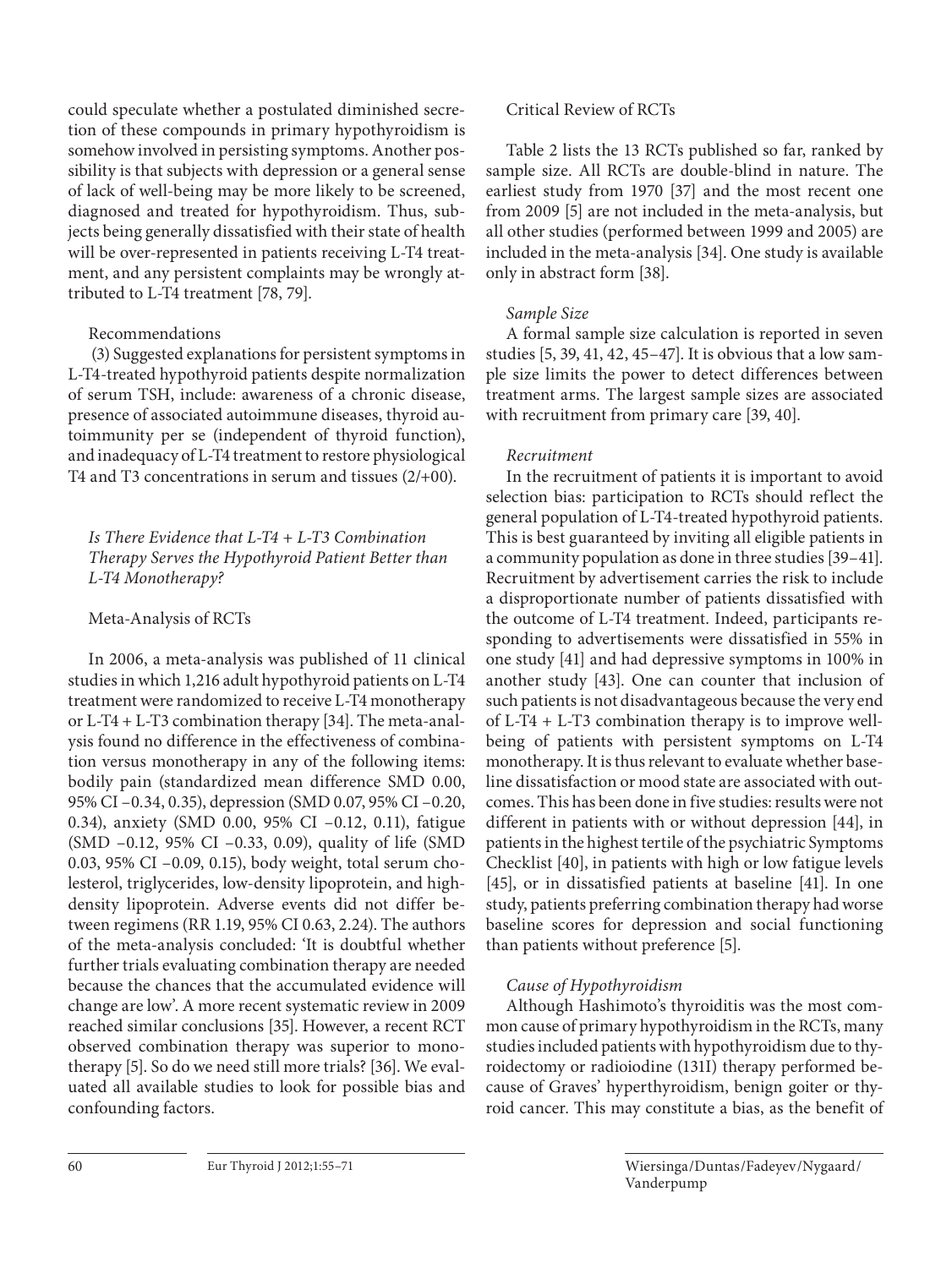|                           | preference                                   | $\stackrel{\triangle}{\scriptstyle\sim}$ | $\text{T4+T3}$                                   | none                                                     | none                                     | T4+T3                          | $\stackrel{\triangle}{\scriptstyle\sim}$ | $\mathop{\mathsf{X}}\nolimits$ | $\tilde{X}$                         | T4+T3                                         | $\stackrel{\triangle}{\scriptstyle\sim}$ | T4+T3                               | $\stackrel{\triangle}{\scriptstyle\sim}$ | $T4+T3$                           |
|---------------------------|----------------------------------------------|------------------------------------------|--------------------------------------------------|----------------------------------------------------------|------------------------------------------|--------------------------------|------------------------------------------|--------------------------------|-------------------------------------|-----------------------------------------------|------------------------------------------|-------------------------------------|------------------------------------------|-----------------------------------|
|                           | better than patient<br>T4 alone<br>$T4+T3$   | no                                       | $\overline{\mathbf{n}}$                          | $\overline{n}$                                           |                                          | yes                            | $\overline{n}$                           | $\overline{\phantom{a}}$       | $\overline{n}$                      | yes                                           | $\overline{\mathbf{n}}$                  | $\overline{\mathbf{n}}$             | $\overline{n}$                           |                                   |
| Outcome of RCT            | assessment                                   | mood, symptoms<br>QoL, cognition,        | mood, symptoms<br>QoL, cognition,                | QoL, cognition,<br>symptoms                              | Ź                                        | QoL, mood                      | mood, symptoms<br>QoL, cognitions,       | Cognition, mood,<br>symptoms   | QoL, mood,<br>symptoms              | Cognition, mood                               | Cognition, mood,<br>symptoms             | QoL, cognition,<br>mood             | QoL, cognition,<br>mood                  | Cognition, mood, yes<br>symptoms  |
| Final TSH, mU/l           | p value T4+T3                                | $< 0.001$ 1.21                           | 0.35/0.07<br>$<0.01$                             | 0.0013.1                                                 | Ř                                        | 0.76<br>SN                     | $\stackrel{\triangle}{\scriptstyle\sim}$ | 2.0<br>SN                      | 2.0<br>SN                           | 0.5<br>SN                                     | 5.6<br>SN                                | 2.56<br>SN                          | 0.5<br>&0.05                             | 0.45<br>SN                        |
|                           | $\mathbb{T}4$                                | 0.78                                     | 0.64                                             | 1.5                                                      |                                          | 0.99                           | $\mathbb{E}^{\mathcal{A}}$               | 2.1                            | 1.70                                | 0.8                                           | 2.7                                      |                                     | 1.5                                      |                                   |
| Duration                  | treatment<br>of T <sub>4</sub> or<br>$T4+T3$ | 52 weeks                                 | 15 weeks                                         | 10 weeks                                                 | 8 weeks NA                               | 12 weeks                       | 36 weeks                                 | 16 weeks                       | 15 weeks                            | 5 weeks                                       | 6 weeks                                  | 8 weeks 1.95                        | 12 weeks                                 | 5 weeks 0.45                      |
|                           | T4:T3 dose<br>ratio by<br>weight             | variable ratio<br>mean $7.7:1$           | fixed ratio<br>10:1 or 5:1                       | variable ratio<br>15:1 to 5:1                            | fixed ratio<br>$4:1$                     | variable ratio<br>mean 3.85:1  | fixed ratio<br>15:1                      | variable ratio<br>mean 5.1:1   | variable ratio<br>mean 3.5:1        | variable ratio<br>20:1 to 4:1                 | variable ratio<br>mean $7.1:1$           | fixed ratio<br>15:1                 | fixed ratio<br>19:1                      | variable ratio<br>$10:1$ or $5:1$ |
| T4+T3 combination therapy | micrograms<br>T4 replaced<br>$by$ T3 in      | 50 T <sub>4</sub><br>$10\;\rm{T}3$       | variable T3<br>$25$ T <sub>4</sub> $\rightarrow$ | 50 T <sub>4</sub><br>$10\;\rm{T}3$                       | $\uparrow$<br>20% of T4<br>$20\;\rm{T}3$ | ↑<br>50 T <sub>4</sub><br>20T3 | variable T3<br>$50T4 \rightarrow$        | ↑<br>50 T <sub>4</sub><br>15T3 | ↑<br>50% of T4<br>25 T <sub>3</sub> | T<br>12.5 T <sub>3</sub><br>50 T <sub>4</sub> | ↑<br>50 T <sub>4</sub><br>10T3           | 25 T <sub>4</sub><br>5T3            | ↑<br>variable T3<br>5% of T4             | $50T4 \rightarrow$<br>10T3        |
| Study<br>design           |                                              | parallel                                 | parallel                                         | crossover                                                | months crossover                         | crossover                      | parallel                                 |                                | parallel                            | crossover                                     | crossover                                |                                     | crossover                                | crossover                         |
| Stable                    | T4 dose<br>prior to<br>RCT                   | months<br>$\lesssim$                     | months<br>$\frac{6}{2}$                          | months<br>$\geq$                                         | $\geqslant$                              | months<br>$\frac{6}{2}$        | months<br>$\frac{6}{2}$                  | months parallel<br>$\lesssim$  | months<br>$\geqslant$               | months<br>$\lesssim$                          | months<br>$\lesssim$                     | >12 months crossover                | $\stackrel{\triangle}{\geq}$             | $\lesssim$                        |
| Cause of                  | thyroidism<br>hypo-                          | hypo                                     |                                                  | 4% RAI (GH)<br>$11\%$ Tx (GH)                            | 58% RAI<br>24% HT<br>$18\%$ Tx           | 100% HT                        | 100% HT                                  | 23% RAI<br>70% HT<br>$5\%$ Tx  | 100% HT                             | 48.5% HT<br>57.5% TC                          | 13% RAI<br>77% HT<br>10% Tx              | (GH or TNG)<br>18% Tx/RAI<br>82% HT | 92% Tx/RAI<br>$8\%$ HT                   | 100% Tx (GH)                      |
| Sample Recruitment        |                                              | family practices 100% primary            | family practices 100% HT                         | family practices 85% HT<br>advertisements<br>outpatients | outpatients                              | outpatients                    | $\tilde{z}$                              | advertisements                 | advertisements<br>outpatients       | outpatients                                   | outpatients                              | outpatients                         | outpatients                              | outpatients                       |
|                           | size, n                                      | 697                                      | 141                                              | 110                                                      | $87\,$                                   | 59                             | $50\,$                                   | $44\,$                         | $\rm 40$                            | $33\,$                                        | $30\,$                                   | 28                                  | 26                                       | $10\,$                            |
| Author                    |                                              | Saravanan<br>et al. [39]                 | Appelhof<br>et al. [40]                          | et al. [41]<br>Walsh                                     | Smith et al.<br>$[37]$                   | Nygaard<br>etal. [5]           | Levitt and<br>Silverberg<br>$[38]$       | Clyde et al.<br>$[42]$         | Sawka et al.<br>$[43]$              | Bunevicius<br>et al. [44]                     | Rodriquez<br>et al. [45]                 | Morreale<br>et al. [46]<br>Escobar- | Siegmund<br>et al. $[47]$                | <b>Bunevicius</b><br>et al. [48]  |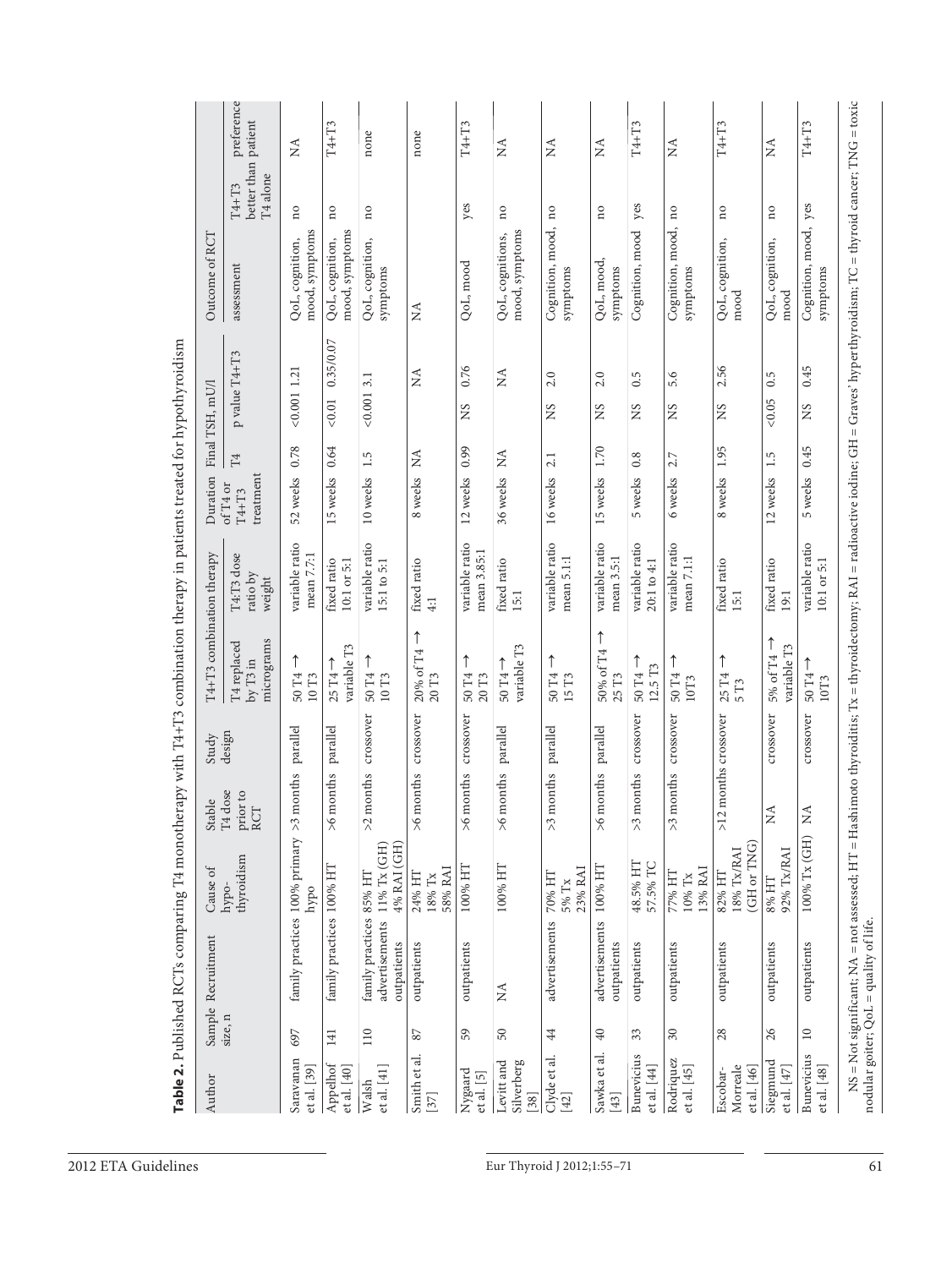combination therapy in one trial was observed only in the thyroid cancer patients and not in patients with autoimmune thyroiditis [48, 49]. However, another study could not detect differences in outcome between patients with autoimmune hypothyroidism compared with postsurgical and postradioiodine hypothyroidism [41]. The metaanalysis was unable to demonstrate a relation between the proportion of athyreotic patients included in the study and the effect of combination therapy on symptoms [34] .

## *Stable L-T4 Dose Prior to Randomization*

Hypothyroid patients had been on a stable L-T4 replacement dose for at least 2 months in all RCTs. One trial which randomized untreated hypothyroid patients to receive L-T4 or T4+T3 demonstrated no differences in the course of thyroid symptoms between both treatment arms [50]. In view of the aberrant study design this RCT is not included in table 2.

# *Study Design*

Five studies have a parallel study design and eight a crossover study design. The disadvantage of parallel studies is the need for a larger sample size in comparison to crossover studies in order to reach the same power of the study. The disadvantage of crossover studies is that observations may not be independent because the same patients receive both combination and monotherapy. There could be a significant carry-over effect, especially when assuming biological effects of thyroid hormones in tissues like brain may have a long duration. A wash-out period can be inserted between the two treatment periods, but this has been done in just one study [41]. A significant carry-over effect was not observed in the studies which tested specifically for its presence [5, 41, 45, 46] . Moreover, the metaanalysis observed similar effects on outcome parameters when comparing parallel and crossover designs [34].

# *L-T4 + L-T3 Combination Therapy*

Whereas patients randomized to receive L-T4 monotherapy continued their usual L-T4 dose, in patients randomized to receive L-T4 + L-T3 combination therapy, a part of their L-T4 dose was replaced by L-T3. Most frequently a fixed amount of L-T4 (50  $\mu$ g) was replaced by a fixed amount of L-T3 (10, 12.5, 20 or 25  $\mu$ g), resulting in a variable ratio of administered T4 to T3 dose by weight in each of these studies. The T4 to T3 dose ratio thus can vary substantially between participants within the same RCT (e.g. ranging from 20:1 to 4:1) [44]. Other studies replaced a proportion of the L-T4 dose by a variable L-T3 dose, resulting in a fixed ratio of administered T4 to T3

**Table 3.** Ratios of serum FT4 to FT3 concentrations (both in pmol/l) in L-T4-treated hypothyroid patients at baseline, and after completing study medication with either T4 or T4+T3

| Author                           | Baseline T4 | monotherapy combination | $T4+T3$ |
|----------------------------------|-------------|-------------------------|---------|
| Saravanan et al. [39]            | 5.5         | 5.5                     | 3.9     |
| Walsh et al. [41]                | 4.5         | 4.2                     | 3.3     |
| Sawka et al. [43]                | 3.9         | 4.0                     | 2.2     |
| Escobar-Morreale et al. [46] 4.1 |             | 4.1                     | 3.4     |
| Siegmund et al. [47]             | 4.3         | 4.6                     | 4.0     |
| Mean FT4:FT3 ratio               | 43          | 45                      | 3.4     |

dose for all participants within a trial (one study randomized patients to a fixed ratio of either 10:1 or 5:1) [40]. The variation in T4 to T3 dose ratio between studies aiming at a fixed ratio is large, ranging from 19:1 to 4:1. The wide variation in T4 to T3 dose ratio within and between RCTs constitutes a potential bias because most studies fail to mimic the ratio of T4 to T3 secretion by the human thyroid gland under physiological conditions, which is close to 13:1 by weight [1]. Nevertheless, combination therapy was judged not to be better than monotherapy in the four trials in the meta-analysis applying a fixed dose ratio of 19:1, 15:1 or 10:1 [38, 40, 46, 47] .

 Along similar lines one may look at the ratio of serum free T4 to free T3. To obtain serum TSH values similar to controls during L-T4 monotherapy, serum free T4 concentrations higher than controls are required at serum free T3 values similar to those in controls [26, 27] . Indeed, serum free T4 to free T3 ratios in patients randomized to receive L-T4 monotherapy range from 4.0 to 5.5 (table 3), higher than the value of 3.3 observed in healthy controls [49]. The serum free T4 to free T3 ratio during combination therapy ranges from 2.2 to 4.0. In only two RCTs the ratios (3.3. and 3.4, respectively) were close to control values, but both studies still failed to demonstrate superiority of combination therapy over monotherapy.

 The L-T3 dose administered during combination therapy varied between 5 and 25  $\mu$ g daily, with the exception of the oldest study in which  $40-60 \,\mu g$  L-T3 was given [37]. The daily L-T3 dose was administered as a single dose in all trials except four, in which it was divided in two doses [37, 40, 42, 43] .

# *Duration of L-T4 and L-T4 + L-T3 Treatment*

Exposure to study medication varied between 15 and 52 weeks (median 16 weeks) in parallel studies, and between 5 and 12 weeks (median 8 weeks) in crossover studies.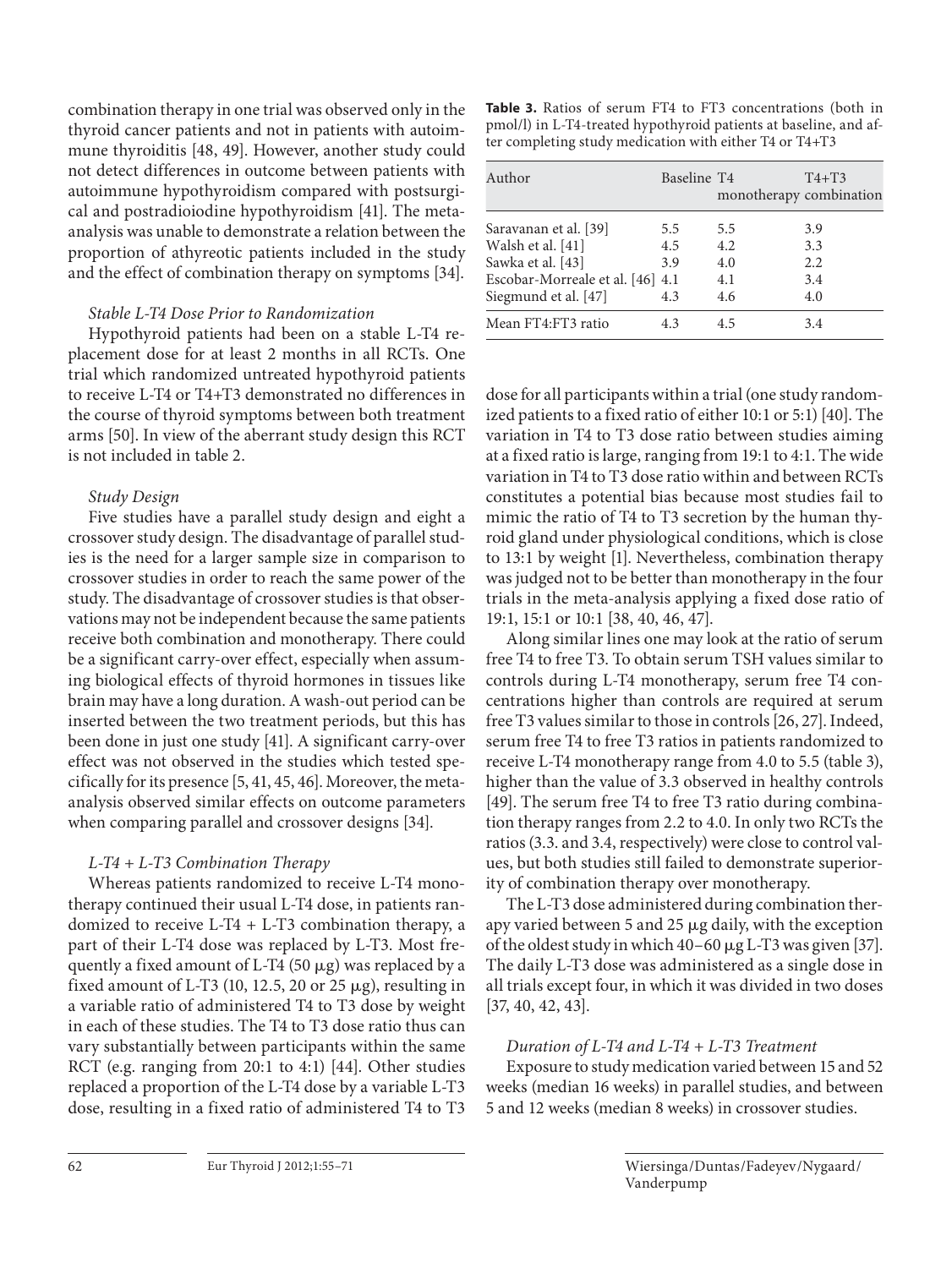| Author                                 | $\mathbf n$ | Preference T4<br>monotherapy | Preference<br>none | Preference T4+T3<br>therapy | p value |
|----------------------------------------|-------------|------------------------------|--------------------|-----------------------------|---------|
| Crossover studies                      |             |                              |                    |                             |         |
| Walsh et al. [41]                      | 100         | 46                           | 18                 | 36                          | 0.32    |
| Nygaard et al. [5]                     | 59          | 9                            | 21                 | 29                          | 0.002   |
| Bunevicius et al. [44]                 | 33          |                              | 11                 | 20                          | 0.001   |
| Escobar-Morreale et al. [46]           | 26          | $\mathfrak{D}$               | 6                  | $18*$                       | 0.015   |
| Bunevicius et al. [48]                 | 10          | $\mathfrak{D}$               | $\overline{2}$     | 6                           |         |
| Total                                  | 228 (100%)  | 61 (27%)                     | 58 (25%)           | 109 (48%)                   |         |
| Parallel study<br>Appelhof et al. [40] | 140         | 14/48(29%)                   |                    | 43/92(47%)                  | 0.024   |

**Table 4.** Preference of patients in RCTs comparing T4 monotherapy with T4+T3 combination therapy in crossover or parallel study designs

 $*$  Including 6 patients who preferred the combination of 87.5  $\mu$ g L-T4 + 7.5  $\mu$ g L-T3 for a final 8-week addon regimen that was not randomized.

## *Final Serum TSH*

A few studies report adjustment of L-T3 dose in order to maintain serum TSH values within a certain range as specified in the study protocol. Serum TSH values at the end of combination therapy were higher than serum TSH values at the end of L-T4 monotherapy in two trials, similar in seven trials, and lower in two trials. Serum TSH was not determined in two trials. Suppressed serum TSH levels were observed in one study, at the end of combination therapy in an L-T4 to L-T3 dose ratio of 5:1 [40] .

## *Outcome of RCT by Quality of Life (QoL), Cognition, Mood, Symptoms*

There is some variation in the applied outcome instruments, but overall similarities in assessment between studies are rather high. Combination therapy was not better than L-T4 monotherapy in nine but better in three of the 12 RCTs. This outcome is not related to serum TSH values at the end of the study medication. One study demonstrated a significantly greater reduction in psychiatric caseness during combination therapy as compared to L-T4 monotherapy (19.2 vs. 26.6%, odds ratio 0.61, 95% CI 0.42–0.90) as well as an improvement in an anxiety score (OR 0.61, 95% CI 0.32–0.95) at three months, but no differences were seen at 12 months [39]. The meta-analysis included the 3-month outcome of this study. The meta-analysis of all RCTs listed in table 2 (not incorporating [5] and [37]) concluded that L-T4 + L-T3 combination therapy used as replacement therapy for patients treated

for hypothyroidism provided no advantage when compared with standard L-T4 monotherapy [34]. As mentioned above, it is unlikely the conclusion of the metaanalysis will change by incorporating the 2009 study [5] . In that study, depression scores and seven out of 11 QoL scores were significantly better during combination therapy than during L-T4 monotherapy.

#### *Outcome of RCT according to Patients' Preference*

Patients were asked in seven of the 13 RCTs which study medication they preferred. We excluded one of these seven trials from further analysis in view of a high incidence of unpleasant symptoms during combination therapy (31 vs. 9% during L-T4 monotherapy), undoubtedly caused by the very high daily doses of 40 and 60  $\mu$ g L-T3 in this study [37]. Preferences in the remaining six trials are listed in table 4 . Preferences are similar in studies with a crossover or parallel study design. L-T4 monotherapy is preferred by 28% of participants, although their L-T4 dose in the study period was exactly the same as prior to randomization. It points to a significant Hawthorne effect: benefit from improved routine care within a trial and from being investigated. Patients feel better just by participating in a trial. Whereas 52% of participants expressed no preference or a preference for L-T4 monotherapy, it is striking that 48% preferred L-T4 + L-T3 combination therapy. Patient preference for combination therapy was associated with improvement in QoL, cognition, mood and symptoms in three trials [5, 44, 48] but absent in two trials [40, 46]. Losing weight has been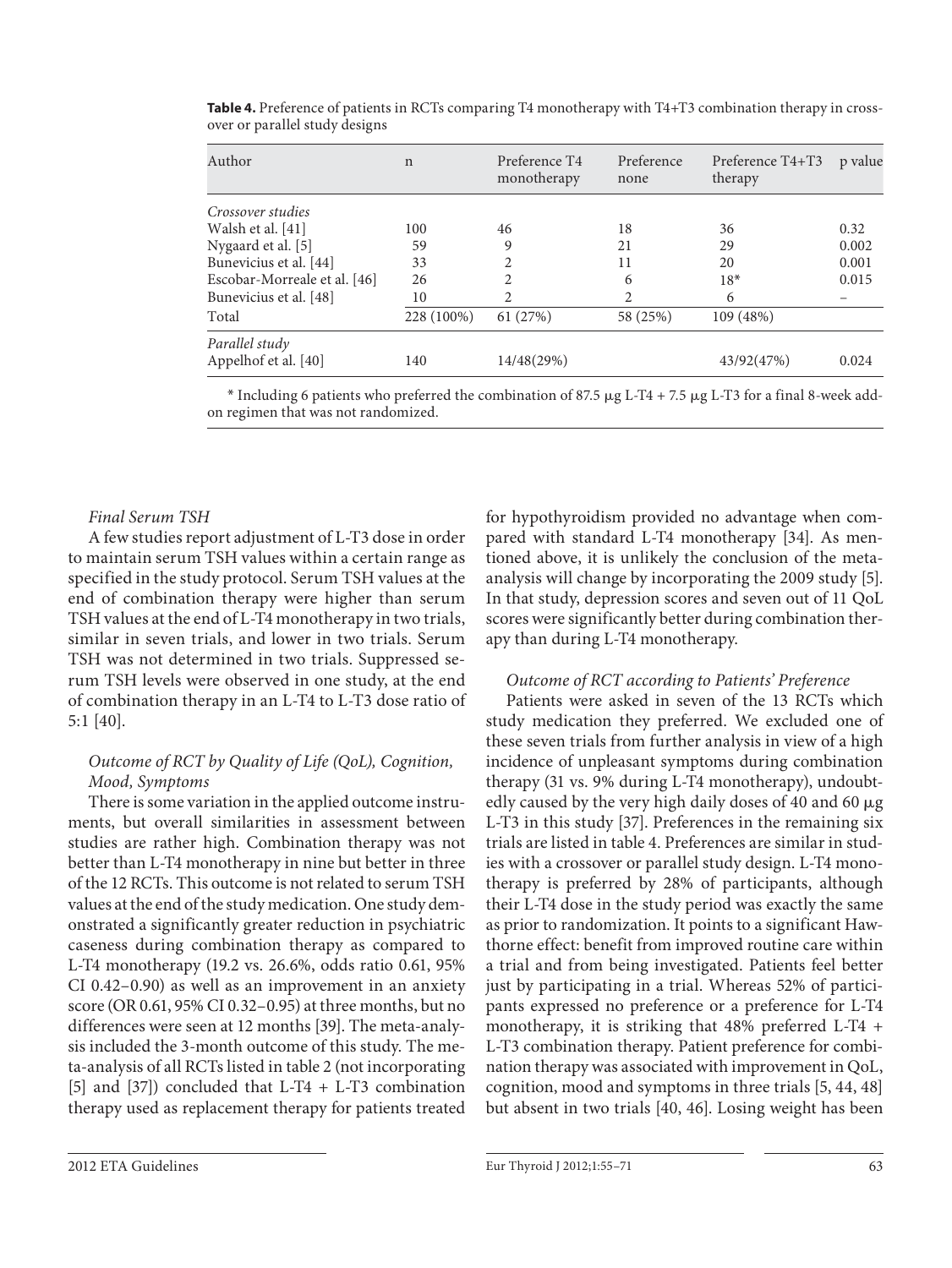proposed as an explanation for patients' preference. Changes in body weight were  $+0.1$  kg,  $-0.5$  kg and  $-1.7$  kg in patients randomized to receive L-T4 alone, L-T4 + L-T3 in a ratio of 10:1, or L-T4 + L-T3 in a ratio of 5:1, respectively ( $p = 0.01$  for trend) [40]; the largest loss in body weight was obtained at the expense of a suppressed serum TSH (mean 0.07 mU/l, range 0.02–1.05). Mean changes in body weight during L-T4 or L-T4  $+$  L-T3 therapy were +0.2 and –1.5 kg, respectively, in the study by Nygaard et al. [5] preferring combination therapy, and –0.1 and –0.2 kg, respectively, in the study by Walsh et al. [41] with no preference. Three further studies assessed body weight, but none reported significant changes [39, 42, 45] .

# Synopsis of RCTs

 There is marked heterogeneity among the reviewed RCTs, as evident from large differences in sample size, recruitment policy, cause of hypothyroidism, study design, T4 to T3 dose ratio, and duration of intervention. The wide variation in the administered T4 to T3 dose ratio within and between RCTs is of special concern, constituting a potential serious confounder. For, if one assumes persistent symptoms in L-T4-treated hypothyroid patients are due to higher than normal serum free T4 to free T3 ratios, the T4 to T3 dose ratio during combination therapy should mimic the physiological ratio of T4 to T3 secretion by the thyroid gland in order to secure normal serum free T4 to free T3 ratios: this is not accomplished in most trials.

 The meta-analysis found combination therapy was not better than monotherapy by assessment of QoL, mood, symptoms and cognition [34]. Inclusion of the recent study by Nygaard et al. [5] is unlikely to change the outcome of the meta-analysis. The meta-analysis did not perform a quantitative analysis of patient's preference [34]. Our analysis (table 4) indicates about half of patients preferred combination therapy over monotherapy. The significance of this finding is limited by relevant data being available in only six trials and due to preference resulting from overtreatment with thyroid hormones in one trial [40].

Recommendations

 (4) There is insufficient evidence that L-T4 + L-T3 combination therapy serves the hypothyroid patient better than T4 monotherapy  $(1/++0)$ .

 (5) It is recommended that L-T4 monotherapy remains the standard treatment of hypothyroidism  $(1/++)$ .

# *Could It Be that Trials Comparing L-T4 + L-T3 Combination Therapy and L-T4 Monotherapy Have Not Targeted the Right Population?*

 The effects of thyroid hormones in target tissues are determined by many factors beyond their serum levels, including local expression and activity of thyroid hormone transporters and deiodinases [51]. Polymorphisms in genes involved in thyroid hormone pathways may change the set-point of the hypothalamus-pituitary-thyroid axis, and such small but common genetic variations may also modulate the effect of exogenous T4 in particular target tissues of hypothyroid patients.

 Phosphodiesterase 8B gene *(PDE8B)* variants are associated with serum TSH (e.g. each additional copy of the minor allele of rs4704397 is associated with an increase of 0.13 mU/l in serum TSH  $[52]$ ). The results suggest a primary effect of PDE8B variants in the thyroid, causing increased phosphodiesterase activity and hence a reduced ability of the thyroid gland to generate free T4 on TSH stimulation. Subsequent studies also reported the association between PDE8B and higher serum TSH, but not between PDE8B and serum free T4 which would have expected to be lower [53, 54] . A recent meta-analysis confirmed that genetic variation in PDE8B is associated with serum TSH (+0.20 SD/allele), and identified a possible new association with free T4 (-0.07 SD/allele) [55]. The association is lost in subjects on thyroid hormone replacement. This observation emphasizes that although thyroid hormone replacement may return an individual's serum TSH levels to within the reference range, this may be outside an individual's genetically determined set-point [55] . A meta-analysis of 1,512 studied polymorphisms in 68 thyroid hormone pathway genes in four populations showed a significant association of 30 SNPs in 10 genes with TSH; only 8 SNPs in PDE8B remained significant with p values below the threshold of 0.0022 [54].

 The *DIO1* gene encodes the iodothyronine deiodinase type 1 (D1), present in liver, kidney and thyroid. D1 plays a key role in the production of T3 from T4 and in the clearance of rT3. Polymorphisms in *DIO1* are associated with serum FT4 but not with serum TSH [56-58]. The findings have been replicated in two recent large studies (with p values below the threshold of 0.0033) [54, 55] . The C-allele of SNP rs2235544 in *DIO1* is associated with increased D1 activity with resulting increase in serum free T3, decrease in serum free T4 and reverse T3 (rT3), and thereby in a decreased serum free T4 to free T3 concentration ratio. This is also observed in hypothyroid patients on L-T4 replacement (table 5) [57]. However, SNPs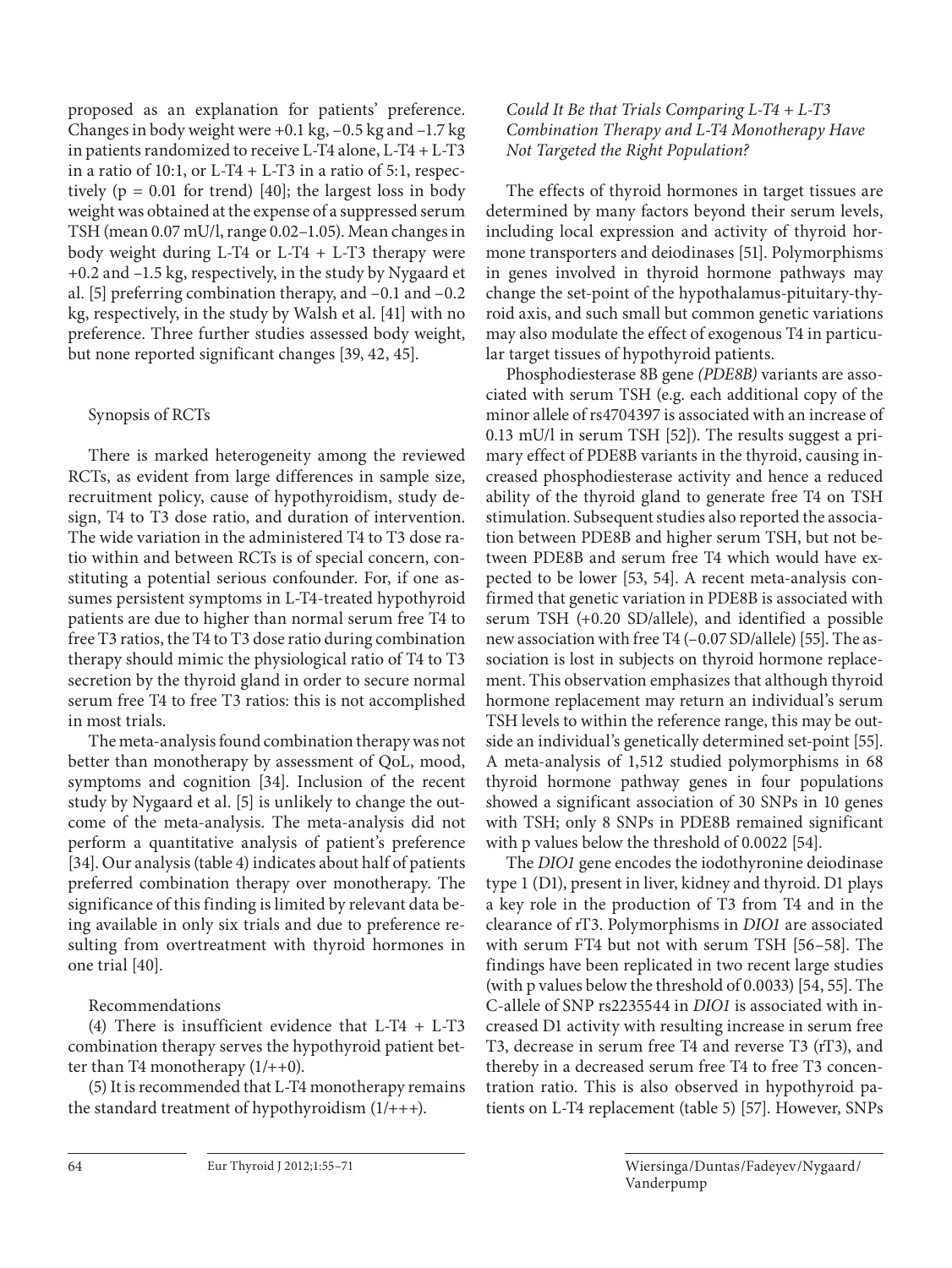**Table 5.** Relation between polymorphism rs2235544 in *DIO1* and thyroid function in hypothyroid patients on L-T4 replacement (derived from Panicker et al. [57], with modifications)

| Genotype      | A A  | AC   | CC   | p value<br>for trend |
|---------------|------|------|------|----------------------|
| FT4, pmol/l   | 21.7 | 21.1 | 20.4 | 0.007                |
| FT3, pmol/l   | 3.75 | 3.88 | 3.91 | 0.092                |
| FT4/FT3 ratio | 5.79 | 5.44 | 5.22 | 0.001                |
| TSH, mU/l     | 0.79 | 0.65 | 0.67 | <b>NS</b>            |

in *DIO1* are not related to psychological well-being or response to  $L-T4 + L-T3$  combination therapy [59].

 Polymorphisms in *DIO2* and *DIO3* are not associated with serum TSH or thyroid hormone concentrations according to the most recent and largest studies [54, 55, 57] . Thus, the early observation that particular polymorphisms in *DIO2* were dose-dependently associated with free T4 and rT3 [60] could not be replicated. One of these variants (Thr92Ala) was thought to be associated with decreased D2 activity. Indeed, the need for a higher L-T4 dose to obtain target serum TSH levels in thyroidectomised patients was higher in carriers of this SNP [61]. These results were not confirmed in another study reporting no association between D2 Thr92Ala and serum thyroid hormone levels or L-T4 dosage in patients with thyroid cancer or Hashimoto's thyroiditis [62]. D2 catalyses the conversion of T4 into T3, and is especially important in the local control of thyroid hormone signal-ling [63]. Animal studies suggest that up to 80% of intracellular T3 in the brain is derived from circulating T4 by local deiodination into T3 via D2. Thus, D2 polymorphisms may affect T3 content in the brain without evident changes in circulating thyroid hormones. Two SNPs in *DIO2* including Thr92Ala were not associated with well-being, neurocognitive functioning, and preference for combined L-T4 + L-T3 therapy [64]. These negative results are possibly due to the still limited sample size of 141 patients in this study, because a larger study among 552 patients on L-T4 replacement reported positive results [59]. The rarer phenotype rs225014 of *DIO2* was present in 16% of the subjects on L-T4 therapy, and associated with worse scores on the General Health Questionnaire (GHQ) (scores 14.1 vs. 12.8,  $p = 0.03$ ). This genotype showed greater improvement on L-T4 + L-T3 combination therapy compared with L-T4 monotherapy, by 2.3 GHQ points at 3 months and 1.4 at 12 months (p = 0.03 for repeated measures ANOVA). The results require replication but suggest that *DIO2* polymorphisms are associated with impaired psychological well-being in patients on L-T4 replacement and enhanced response to L-T4 + L-T3 combination therapy.

 A large number of SNPs in other genes involved in thyroid hormone pathways (including sulfatases and thyroid hormone transporters) have been investigated, but none was associated with serum TSH or free T4 [54]. One study shows an influence of SNPs in the brain-specific thyroid hormone transporter *OATP1C1* in hypothyroid patients on L-T4 [65]. Both the OATP1C1-intron  $3C>T$ and the OATP1C1-C3035T polymorphisms (but not the OATP1C1-Pro143Thr polymorphism) were associated with symptoms of fatigue and depression. OATP1C1 polymorphisms were not associated with measures of neurocognitive functioning or preference for T4+T3 combination therapy.

## Recommendations

 (6) Limited data suggest that psychological well-being and preference for L-T4 + L-T3 combination therapy may be influenced by polymorphisms in thyroid hormone pathway genes, specifically in thyroid hormone transporters and deiodinases (2/+00).

# *Which Patients Would Qualify for L-T4 + L-T3 Combination Therapy*

 Table 1 lists a number of possibilities to explain persistent complaints in L-T4-treated hypothyroid patients, assuming serum TSH concentrations have been normalized to within the reference range and patients are compliant with the prescribed medication. It seems reasonable that under these circumstances health care providers first give support to the patient by reassuring the patient on the overall satisfactory outcome of hypothyroidism with thyroid hormone replacement, and by discussing any difficulties perceived by the patient who is confronted with the chronic nature of the disease and the usual need for lifelong medication. The presence of any autoimmune disease associated with thyroid autoimmunity requires exclusion. If after an arbitrary period of about six months the persisting symptoms have not improved, L-T4 + L-T3 combination therapy might be considered. It is not known if general and disease-specific health-related questionnaire scores can be helpful in the decision to consider L-T4 + L-T3 combination therapy.

 The patient should be informed on the experimental nature of L-T4 + L-T3 combination therapy. It means that if the experiment fails (persistent symptoms do not im-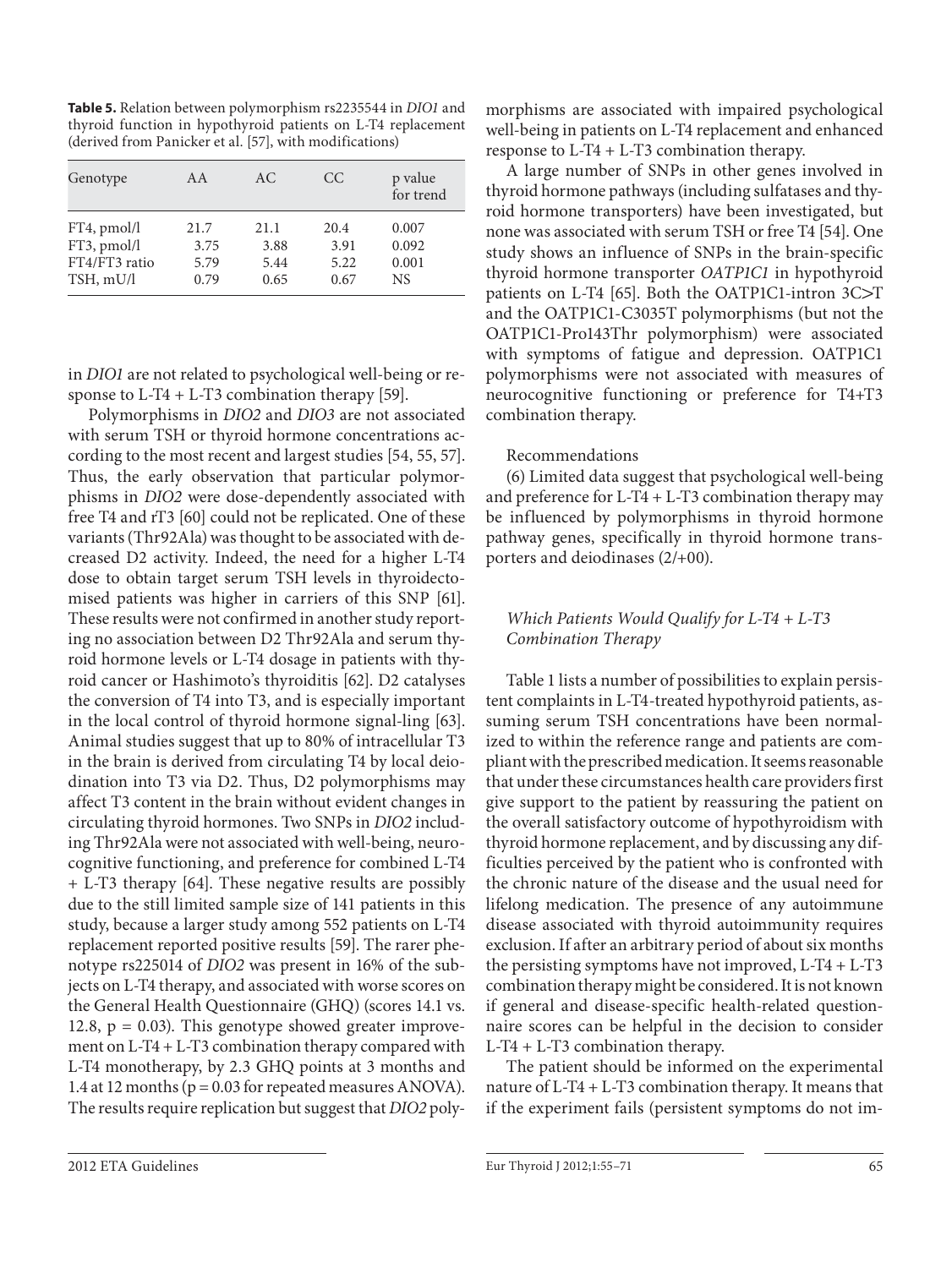prove), the L-T4 + L-T3 combination therapy should be discontinued and L-T4 monotherapy reinstituted. The duration of the L-T4 + L-T3 combination trial should be limited to a period that has been fixed and agreed with the patient before starting. A period of 3 months for the trial seems reasonable in view of the finding that any improvement upon L-T4 + L-T3 combination treatment in the randomized clinical trials was observed in this time frame. If L-T4 + L-T3 combination therapy is effective and well tolerated, it may be continued beyond the trial period. A positive outcome at 3 months might be caused by a placebo effect, and it may not be uncommon that the positive outcome is not sustained with longer duration of L-T4 + L-T3 combination treatment.

 Whereas during L-T4 monotherapy no change in serum free T3 is seen in the first four hours post-dose, during L-T4 + L-T3 combination therapy a marked rise of 42% in serum free T3 has been observed within the first 4 h after ingestion of L-T3 [66] . The increase of serum free T3 may provoke cardiac arrhythmias in susceptible patients. There is insufficient data on fetal consequences of L-T4 + L-T3 combination therapy in pregnant women. Consequently, it seems prudent for safety reasons to refrain from L-T4 + L-T3 combination therapy in pregnant women and in patients with cardiac arrhythmias.

## Recommendations

 (7) It is suggested that L-T4 + L-T3 combination therapy might be considered as an experimental approach in compliant L-T4-treated hypothyroid patients who have persistent complaints despite serum TSH values within the reference range, provided they have previously given support to deal with the chronic nature of their disease and associated autoimmune diseases have been ruled out  $(2/+00)$ .

 (8) T4+T3 combination therapy is not recommended in pregnant women and in patients with cardiac arrhythmias (2/+00).

(9) It is suggested that  $L-T4 + L-T3$  combination therapy is discontinued if no improvement is experienced after 3 months  $(2/++0)$ .

# *What Is the Appropriate Dosage of L-T4 + L-T3 Combination Therapy?*

The goal of L-T4  $+$  L-T3 combination therapy is to resolve persistent complaints despite a normal TSH in L-T4-treated hypothyroid patients. In an attempt to realize this goal, it is assumed that:

- persistent complaints in this context are related to findings in rats that T4 monotherapy does not ensure euthyroidism simultaneously in all tissues [32];
- a euthyroid state simultaneously in all tissues of hypothyroid patients can be reached by L-T4 + L-T3 in a dose ratio that mimics the physiological T4 to T3 secretion ratio by the human thyroid gland [33];
- a euthyroid state simultaneously in all tissues of hypothyroid patients is present if serum TSH, free T4, free T3 and free T4:free T3 ratio are all within the reference range.

 None of these assumptions may of course be true, underlining the experimental nature of L-T4 + L-T3 combination therapy. Based on these premises, however, suggestions can be made for the most appropriate dose of L-T4 and L-T3 when choosing combination therapy.

 A recent large study in 1,811 athyreotic patients with normal serum TSH levels under L-T4 monotherapy and 3,875 euthyroid controls confirmed higher free T4 to free T3 serum concentration ratios in L-T4-treated hypothyroid patients compared to controls (4.16 vs. 3.09,  $p <$ 0.001) [67]. In the L-T4-treated patients, despite a serum TSH value within the normal range of 0.4–4.0 mU/l, 7.2% had serum free T4 levels above the upper normal limit, 15.2% had serum free T3 levels below the lower normal limit, and 29.6% had free T4/free T3 ratios higher than the normal range. The percentage of patients with an abnormally high free T4/free T3 ratio increased with increasing L-T4 dose (24.4, 31.1 and 37.7% in patients treated with a L-T4 dose of <1.50, 1.51-2.00 and >2.00  $\mu$ g/kg/ day, respectively). Subdividing participants according to their serum TSH, serum free T4 was higher and serum free T3 was lower in each TSH stratum in L-T4-treated patients than in TSH-matched euthyroid controls. Whereas the familiar negative log-linear relationship between serum TSH and free T4 was observed in both groups, the linear regression line in L-T4-treated patients was much steeper than in controls: thus, a greater change in serum free T4 is required in L-T4-treated patients in order to obtain the same feedback on pituitary TSH secretion [67]. The slope of the negative log-linear relationship between serum TSH and free T3 is also much steeper in L-T4-treated patients than in controls: smaller T3 changes are associated with wider serum TSH changes [67, 68]. These differences may be related to differences in serum T3 and free T3 concentrations, which are lower in L-T4-treated patients than in controls (T3 1.60 vs. 1.86 nmol/l, free T3 3.70 vs. 4.47 pmol/l,  $p < 0.001$ ) [67, 68]. It appears that some patients are unable to convert the ingested L-T4 into an adequate amount of T3 [67]. The in-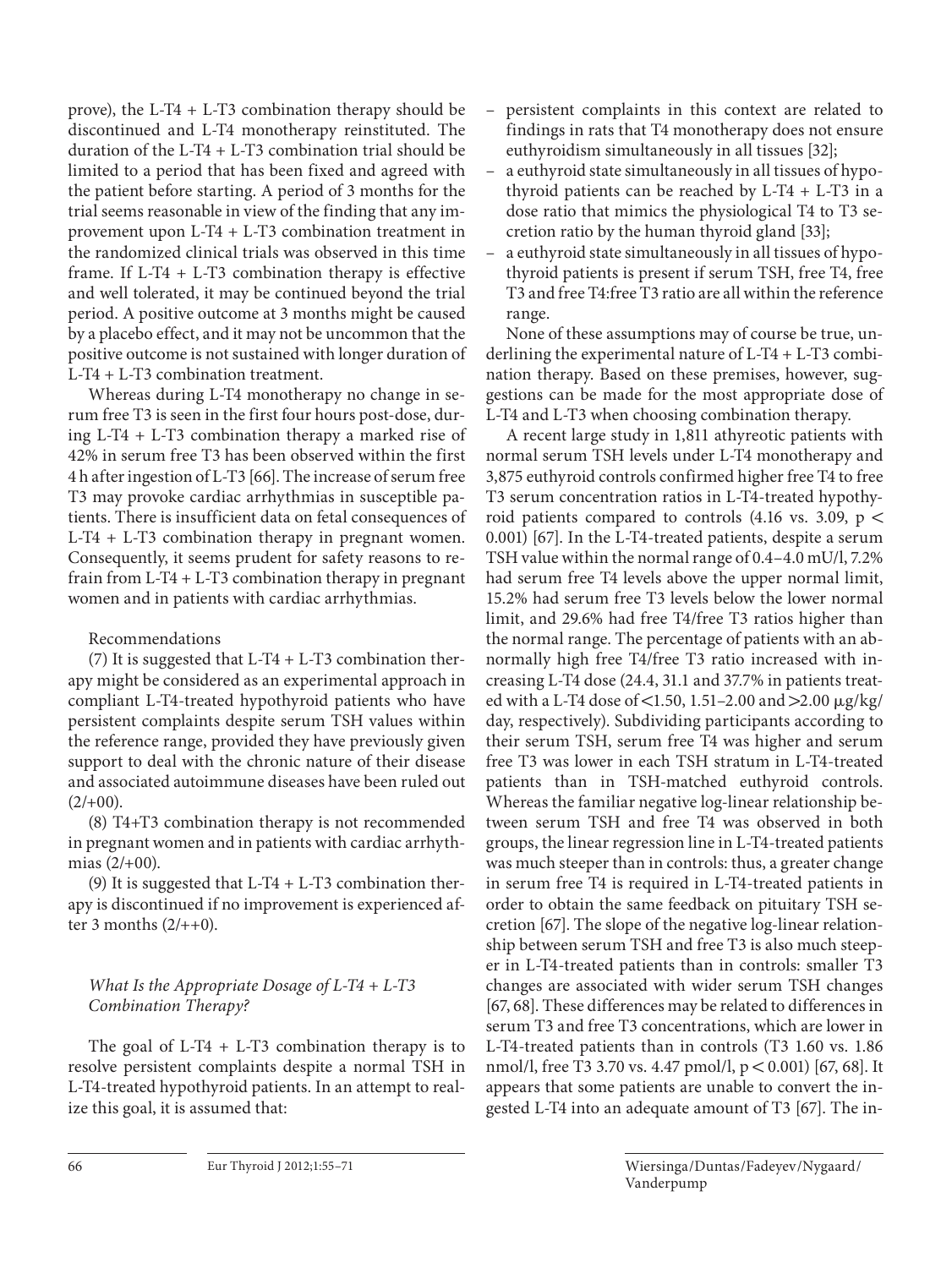sufficient peripheral T3 production cannot be appropriately corrected by increasing L-T4 dose, because the inhibitory effect of elevated T4 on D2 [28, 30, 69] will end up increasing the imbalance of serum free T4 to free T3 ratio [67]. Tissues differ in their regulation of intracellular T3 available for binding to nuclear T3 receptors, which can be derived from plasma T3 or can be produced locally from T4. Because of tissue heterogeneity, pituitary TSH secretion may not reflect what happens in other target tissues, and therefore serum TSH alone may not be a good marker for the adequacy of thyroid hormone replacement [67, 68, 70]. Theoretically, thyroid hormone replacement therapy should aim not only at normalization of serum TSH but also at normalization of serum free T4, free T3 and free T4/free T3 ratio.

 The pharmacodynamic equivalence of L-T4 and L-T3 has been recently studied in a randomized, double-blind, cross-over study in 10 thyroidectomized patients [71] . The target (TSH  $\geq$  0.5  $\leq$  1.5 mU/l for at least 30 days) was reached by an average daily dose of 40.3  $\pm$  11.3  $\mu$ g L-T3 and 115.2  $\pm$  38.5  $\mu$ g L-T4 (L-T3:L-T4 ratio 0.36  $\pm$  0.06). It was concluded that therapeutic substitution of L-T3 for L-T4 was achieved at approximately 1:3 ratio. To some extent these data can be used to calculate the dose of L-T4 and L-T3 in L-T4 + L-T3 combination therapy as follows (table 6, method A):

A1: Daily L-T4 dose in µg that has normalized serum TSH during L-T4 monotherapy is called dose x.

A2: Daily L-T3 dose in µg is called dose y, calculated as x:17 (to approach the physiological T4:T3 thyroidal secretion rate of 16:1, out of any given L-T4 dose x sixteen parts should be allocated to L-T4 and one part to L-T3 when considering to switch to combination therapy; therefore, the L-T4 dose x is divided by 17 in the calculation of the L-T3 dose y) [1].

A3: Daily L-T4 dose in µg is called dose z, calculated as x – 3y (to adjust for the pharmacodynamic equivalence ratio of 1:3 for L-T3 and L-T4) [71] . From the examples given in table 6, it can be seen that the calculated L-T4/L-T3 dose ratio for method A is 14:1, and 13:1 to 14:1 after rounding off dosages to the nearest available strength.

 An alternative method takes into account differences in gastrointestinal absorption of thyroid hormones. It has been reported that 65–75% of oral L-T4 and 69–99% of oral L-T3 is absorbed [72–75] . Assuming 80% absorption of L-T4 and 100% absorption of L-T3 the dose of L-T4 and L-T3 in L-T4 + L-T3 combination therapy is calculated as follows (table 6, method B1):

B1: Daily L-T4 dose in µg that has normalized serum TSH during T4 monotherapy is called dose x.

**Table 6.** Methods for calculating L-T4 and L-T3 dosages for T4+T3 combination therapy

| T4 monotherapy                          | $100 \mu g$<br>$L-T4=$<br>dose x | $150 \mu g$<br>$L-T4=$<br>dose x | $200 \mu g$<br>$L-T4=$<br>dose x |  |  |  |
|-----------------------------------------|----------------------------------|----------------------------------|----------------------------------|--|--|--|
| $T4+T3$ combination, method A, $\mu$ g  |                                  |                                  |                                  |  |  |  |
| L-T3 dose $y (y = x : 17)$              | 5.88                             | 8.82                             | 11.76                            |  |  |  |
| L-T4 dose z $(z = x - 3y)$              | 82.36                            | 123.54                           | 164.71                           |  |  |  |
| L-T3 dose (round off)                   | 6.25                             | 9.37                             | 12.5                             |  |  |  |
| L-T4 dose (round off)                   | 87.5                             | 125                              | 162.5                            |  |  |  |
| L-T4:L-T3 dose ratio                    | 14:1                             | 13:1                             | 13:1                             |  |  |  |
| $T4+T3$ combination, method B1, $\mu$ g |                                  |                                  |                                  |  |  |  |
| L-T3 dose $y (y = 0.8x : 17)$           | 4.70                             | 7.05                             | 9.41                             |  |  |  |
| L-T4 dose z ( $z = 16y \times 1.25$ )   | 94.12                            | 141.18                           | 188.24                           |  |  |  |
| L-T3 dose (round off)                   | 6.25                             | 6.25                             | 9.37                             |  |  |  |
| L-T4 dose (round off)                   | 87.5                             | 125                              | 187.5                            |  |  |  |
| L-T4:L-T3 dose ratio                    | 14:1                             | 20:1                             | 20:1                             |  |  |  |
| $T4+T3$ combination, method B2, $\mu$ g |                                  |                                  |                                  |  |  |  |
| L-T3 dose $y (y = 0.7x : 17)$           | 4.12                             | 6.18                             | 8.24                             |  |  |  |
| L-T4 dose z ( $z = 16y \times 1.43$ )   | 94.21                            | 141.31                           | 188.42                           |  |  |  |
| L-T3 dose (round off)                   | 6.25                             | 6.25                             | 9.37                             |  |  |  |
| L-T4 dose (round off)                   | 87.5                             | 125                              | 187.5                            |  |  |  |
| L-T4:L-T3 dose ratio                    | 14:1                             | 20:1                             | 20:1                             |  |  |  |
| $T4+T3$ combination, method C, $\mu$ g  |                                  |                                  |                                  |  |  |  |
| L-T3 dose $y (y = x : 20)$              | 5                                | 7.5                              | 10                               |  |  |  |
| L-T4 dose z $(z = x - 3y)$              | 85                               | 127.5                            | 170                              |  |  |  |
| L-T4 dose (round off)                   | 87.5                             | 125                              | 175                              |  |  |  |
| L-T4:L-T3 dose ratio                    | 17:1                             | 17:1                             | 17:1                             |  |  |  |

Dose  $x =$  Daily L-T4 dose in  $\mu$ g that has normalized serum TSH during T4 monotherapy.

 B2: Daily L-T4 dose that has been absorbed and produced normal TSH is 0.8x (assuming 80% absorption of L-T4) [72-75].

B3: Daily L-T3 dose in µg is called dose y, calculated as 0.8x:17 (to approach the physiological T4:T3 thyroidal secretion ratio of 16:1) [1].

B4: Daily L-T4 dose in µg is called dose z, calculated as 16y times 1.25 (to approach the physiological T4:T3 thyroidal secretion ratio of 16:1 in combination therapy, the L-T4 dose z should be 16 times the L-T3 dose y; the multiplication factor 1.25 is used to adjust for 80% absorption of L-T4 and 100% absorption of L-T3) [72–75] . The L-T4/L-T3 dose ratio calculated with method B1 is 16:1 before correction for absorption and 14:1 to 20:1 after rounding off to the nearest strength available. Assuming 70% absorption of oral L-T4 does not significantly change the final dose of L-T3 and L-T4 (table 6, method B2).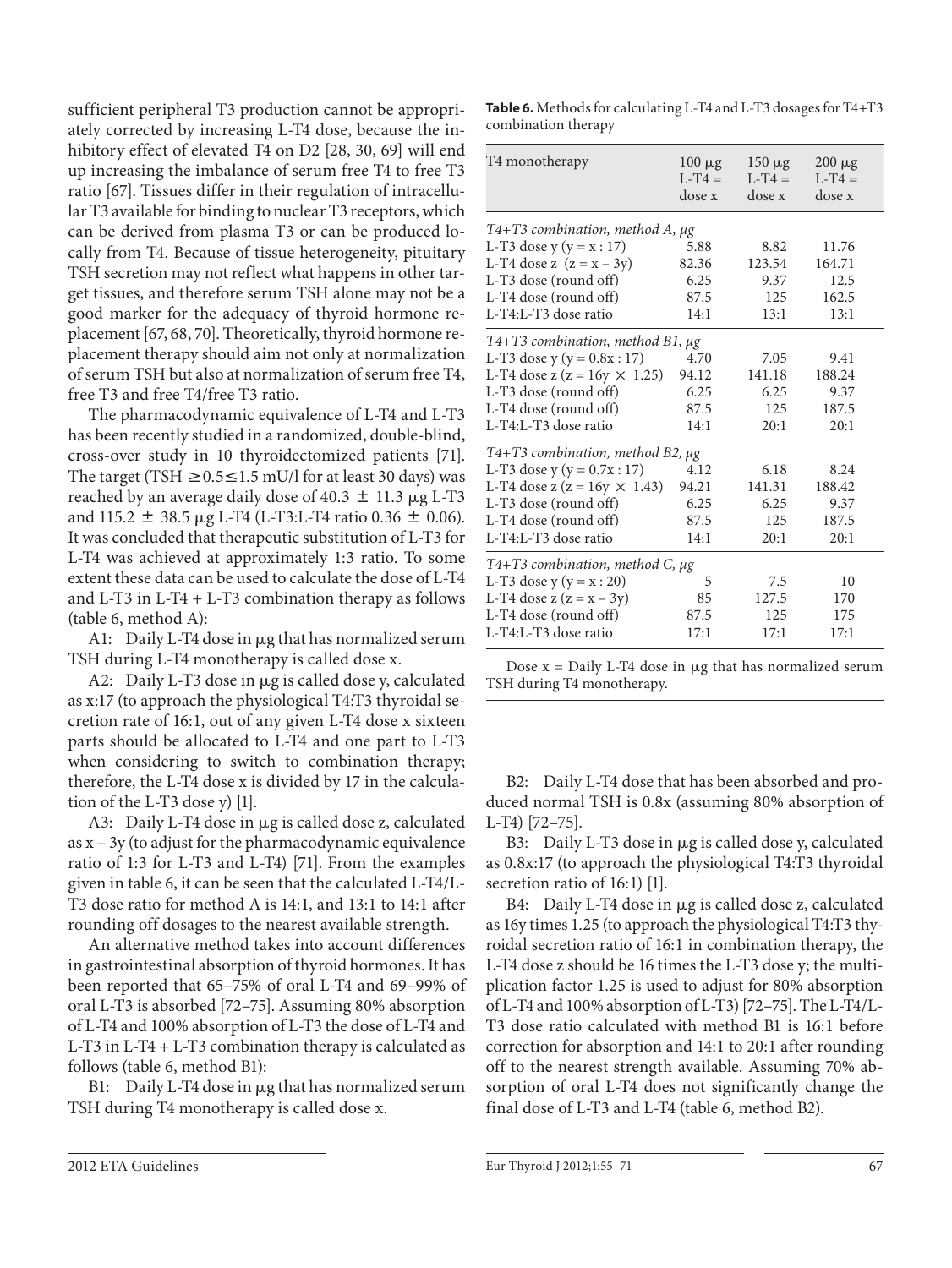Method C is the simplest protocol, although it does depend on the availability of L-T3 strength.

C1: Daily L-T4 dose in µg that has normalized serum TSH during T4 monotherapy is called dose x.

C2: Daily L-T3 dose in µg is called dose y, calculated as x:20.

C3: Daily L-T4 dose in µg is called dose z, calculated as x–3y. The L-T4/L-T3 dose ratio calculated with method C is rather stable, around 17:1 (table 6, method C).

 It is difficult to predict which method will be preferable. What is clear, however, is that the suggested L-T4/L-T3 dose ratio is higher than the ratios applied in most RCTs (table 2). In order to avoid a substantial rise of serum FT3 in the absorption phase of L-T3 [66, 76], it might be prudent to split the daily L-T3 dose in two doses, if possible. Whereas serum free T4 remains constant over 24 h, there is a circadian free T3 rhythm with its acrophase occurring around 3 a.m., approximately 90 min after TSH acrophase [77] . In order to mimic the circadian free T3 rhythm, the larger of the two daily doses of L-T3 might be given at bedtime.

# Recommendations

(10) It is suggested that  $L-T4 + L-T3$  combination treatment should be started in a L-T4/L-T3 dose ratio between 13:1 and 20:1 by weight (2/+00).

 (11) Whereas L-T4 can be given once daily, the daily L-T3 dose should be divided (if possible) in two doses (one before breakfast and the largest one before sleeping)  $(2/+00).$ 

 *Which Preparations Can Be Used in L-T4 + L-T3 Combination Therapy and How Should Their Use Be Monitored?* 

 Levothyroxine (L-T4) tablets are widely available, produced by a number of pharmaceutical companies in strengths ranging from 25 to 200 µg. Liothyronine (L-T3) tablets are commercially produced (brand names, e.g. Cytomel in strengths of  $5 \mu g$ , 12.5  $\mu g$  and 25  $\mu g$ ; Thybon in strengths of 20  $\mu$ g and 100  $\mu$ g); their availability varies per country. L-T4 + L-T3 combination tablets are also commercially available. The L-T4/L-T3 dose ratio in combination tablets is lower than the recommended ratio of 13:1 to 20:1, and may be variable from batch to batch. For example, Armour Thyroid (a mixture of T4 and T3, made from porcine thyroid glands) contains about 38  $\mu$ g L-T4 and 9 µg L-T3 per one grain (60 mg of desiccated thyroid extract), that is a L-T4/L-T3 dose ratio of 4.2:1.

Dose ratios of other combination tablets are 10:1 (Prothyrid,  $100 + 10$ ), 5:1 (Novothyral,  $100 + 20$ ,  $75 + 15$ ,  $25 + 5$ ) and 4:1 (Thyreotom,  $120 + 30$ ,  $40 + 10 \mu g L$ -T4 +  $\mu g L$ -T3, respectively). All these combination tablets (including those containing animal thyroid extract) are potentially harmful as due to their relatively high T3 content they carry a risk of inducing symptoms of thyroid hormone excess. It is therefore recommended to use separate L-T4 and L-T3 tablets in L-T4 + L-T3 combination therapy. One may prefer to use brand names for L-T3 replacement in order to avoid errors in manufacturing L-T3 tablets of just a few micrograms by the local pharmacy. The 12.5 µg Cytomel tablets can be divided in smaller parts of  $3.125 \mu g$  each.

 Monitoring of L-T4 + L-T3 combination therapy should be done by thyroid function tests in blood samples withdrawn before morning medication has been taken. In doing so, one avoids the risk of measuring relatively high free T3 levels in the absorption phase of thyroid hormone replacement [66]. One should aim at normalization of serum TSH, free T4, free T3 and free T4/free T3 ratio. Because there is substantial variation between free T4 and free T3 assays, each laboratory should endeavour to establish its own reference ranges. It seems reasonable to check thyroid function tests about 6–8 weeks after starting L-T4 + L-T3 combination therapy, as it is likely that a new equilibrium has been established at that time. Abnormal test results would qualify for dose adjustment. It is suggested to change the dose of just one of the components of the combination therapy. If serum free T3 is too low, an increase of L-T3 dose is logical, as a higher L-T4 dose is likely to increase serum free T4. If serum free T4 is too high, an increase of L-T3 dose will lower serum free T4. Therefore in many instances adjustment of the L-T3 dose will be indicated. The experimental nature of L-T4 + L-T3 combination therapy, the complexity around finding the appropriate L-T4 and L-T3 dosages, and the need for close monitoring of the instituted treatment suggest that L-T4 + L-T3 combination therapy should be reserved for use by accredited specialists in the field of internal medicine/endocrinology.

## Recommendations

(12) As the currently available  $L-T4 + L-T3$  combination preparations contain a L-T4/L-T3 dose ratio lower than 13:1, it is recommended to use separate L-T4 and L-T3 tablets in L-T4 + L-T3 combination therapy  $(1/+00)$ .

 (13) It is recommended that L-T4 + L-T3 combination therapy should be monitored by thyroid function tests in blood samples withdrawn before morning medication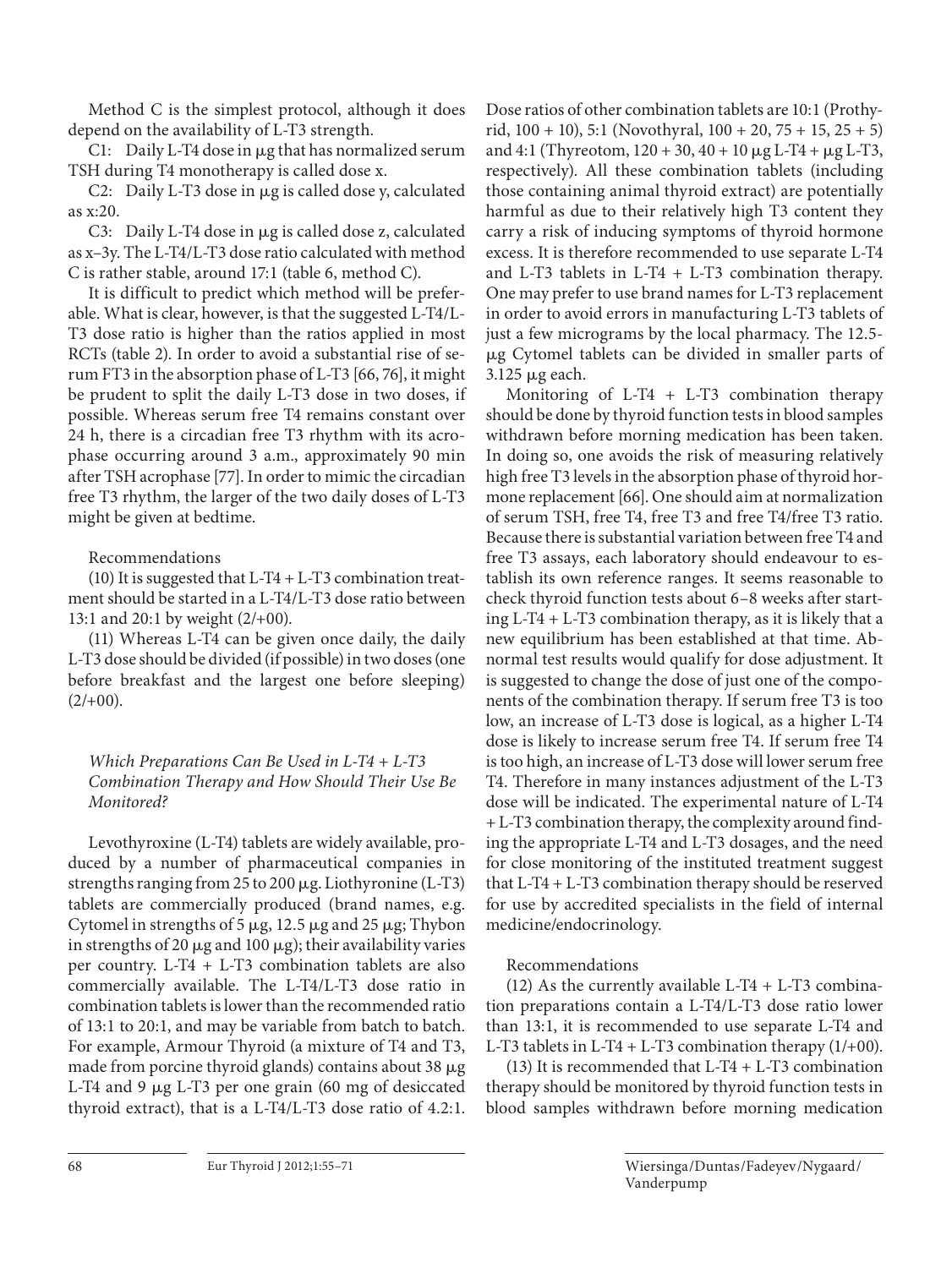has been taken, aiming at normal serum TSH, free T4, free T3 and free T4/free T3 ratio  $(1/++0)$ .

(14) If dose adjustment of L-T4  $+$  L-T3 combination therapy is necessary to achieve a normal serum TSH, free T4, free T3 and free T4/free T3 ratio, it is suggested the dose of just one of the components is changed, preferably of L-T3 (2/+00).

 (15) It is suggested that treatment of hypothyroidism by the combination of L-T4 and L-T3 should be supervised by accredited internists/endocrinologists (2/++0).

#### *What Are Areas for Future Research on This Topic?*

 There is an urgent need for further research in order to understand the nature of persisting symptoms in patients on T4 monotherapy despite a serum TSH within the reference range. The nature of such persisting symptoms could be evaluated in a prospective study in hypothyroid patients starting L-T4 monotherapy. Putative determinants could be assessed by comparing baseline characteristics of patients who will be satisfied and who will not be satisfied with the outcome of L-T4 monotherapy once serum TSH has been normalized. Other studies may investigate more precisely the L-T4/L-T3 dose ratio that best approximates the serum free T4/free T3 concentration ratios in healthy subjects. Randomized clinical trials comparing L-T4 + L-T3 combination therapy and L-T4 monotherapy may be performed in hypothyroid patients who are carriers of polymorphisms in thyroid hormone transporters and deiodinases to test the hypothesis that the outcome of combination therapy is better than that of L-T4 monotherapy in this subset of patients. The introduction of a slow-release preparation of L-T3 might be very useful. A slowrelease formula of L-T3 may prevent the marked rise of free T3 after ingestion of the current L-T3 tablets. Proof of principle of such preparations has been obtained in a recent study, in which the serum free T4/free T3 ratio was lower during L-T4 + slow-release L-T3 therapy than during L-T4 monotherapy, although still higher than in controls [76] . Finally, the long-term efficacy and safety of L-T4 + L-T3 combination therapy should be assessed. The consequences, if any, of prolonged L-T4 + L-T3 combination therapy for bone and cardiovascular health are unknown [50]. Likewise, the safety of L-T4 + L-T3 combination therapy is unclear in patients with cardiovascular diseases other than cardiac arrhythmias.

#### Recommendations

(16) Suggestions for future research are:

 (a) prospective studies in hypothyroid patients starting L-T4 therapy, comparing baseline characteristics between those who will and those who will not be satisfied with the outcome of L-T4 monotherapy;

 (b) trials investigating the L-T4/L-T3 dose ratio that best approximates the serum FT4/FT3 concentration ratios in healthy subjects;

 (c) randomized clinical trials comparing L-T4 + L-T3 combination therapy and L-T4 monotherapy in hypothyroid patients who are carriers of polymorphisms in thyroid hormone transporters and deiodinases;

(d) studies with a slow-release preparation of L-T3;

 (e) prospective studies assessing the long-term efficacy and safety of  $L-T4 + L-T3$  combination therapy (2/+00).

#### **Disclosure Statement**

 W.M. Wiersinga received fees from Genzyme as an Advisory Board member. The other members of the task force had nothing to disclose.

#### **References**

- 1 Pilo A, Iervasi G, Vitek F, Ferdeghini M, Cazzuola F, Bianchi R: Thyroidal and peripheral production of 3,5,3'-triiodothyronine in humans by multicompartmental analysis. Am J Physiol 1990;258:E715–E726.
- 2 Singer PA, Cooper DS, Levy EG, Ladenson PW, Braverman LE, Daniels G, Greenspan FS, McDougall IR, Nikolai TF: Treatment guidelines for patients with hyperthyroidism and hypothyroidism. JAMA 1995;273:808–812.
	- 3 Baskin HJ, Cobin RH, Duick DS, Gharib H, Guttler RB, Kaplan MM, Segal RL: American Association of Clinical Endocrinologists medical guidelines for clinical practice for the evaluation and treatment of hyperthyroidism and hypothyroidism. Endocr Pract 2002;6:457–469.
- 4 www.hypomaarniethappy.nl
- 5 Nygaard B, Jensen EW, Kvetny J, Jarlov A, Faber J: Effect of combination therapy with thyroxine (T4) and 3,5,3'-triiodothyronine (T3) versus T4 monotherapy in patients with hypothyroidism, a double-blind, randomized cross-over study. Eur J Endocrinol 2009; 161:895–902.
- 6 Bahn RS, Burch HB, Cooper DS, Garber JR, Greenlee MC, Klein I, Laurberg P, McDougall IR, Montori VM, Rivkees SA, Ross DS, Sosa JA, Stan MN: Hyperthyroidism and other causes of thyrotoxicosis: management guidelines of the American Thyroid Association and American Association of Clinical Endocrinologists. Thyroid 2011;21:593–646.
- 7 Guyatt G, Gutterman D, Baumann MH, Addrizzo-Harris D, Hylek EM, Phillips B, Raskob G, Lewis SZ, Schunemann H: Grading strength of recommendations and quality of evidence in clinical guidelines. Report from an American College of Chest Physicians Task Force. Chest 2006; 129: 174–181.
- 8 Swiglo BA, Murad MH, Schunemann HJ, Kunz R, Vigersky RA, Guyatt GH, Montori VM: A case for clarity, consistency, and helpfulness: state-of-the-art clinical practice guidelines in endocrinology using the grading of recommendations, assessment, development, and evaluation system. J Clin Endocrinol Metab 2008;93:666–673.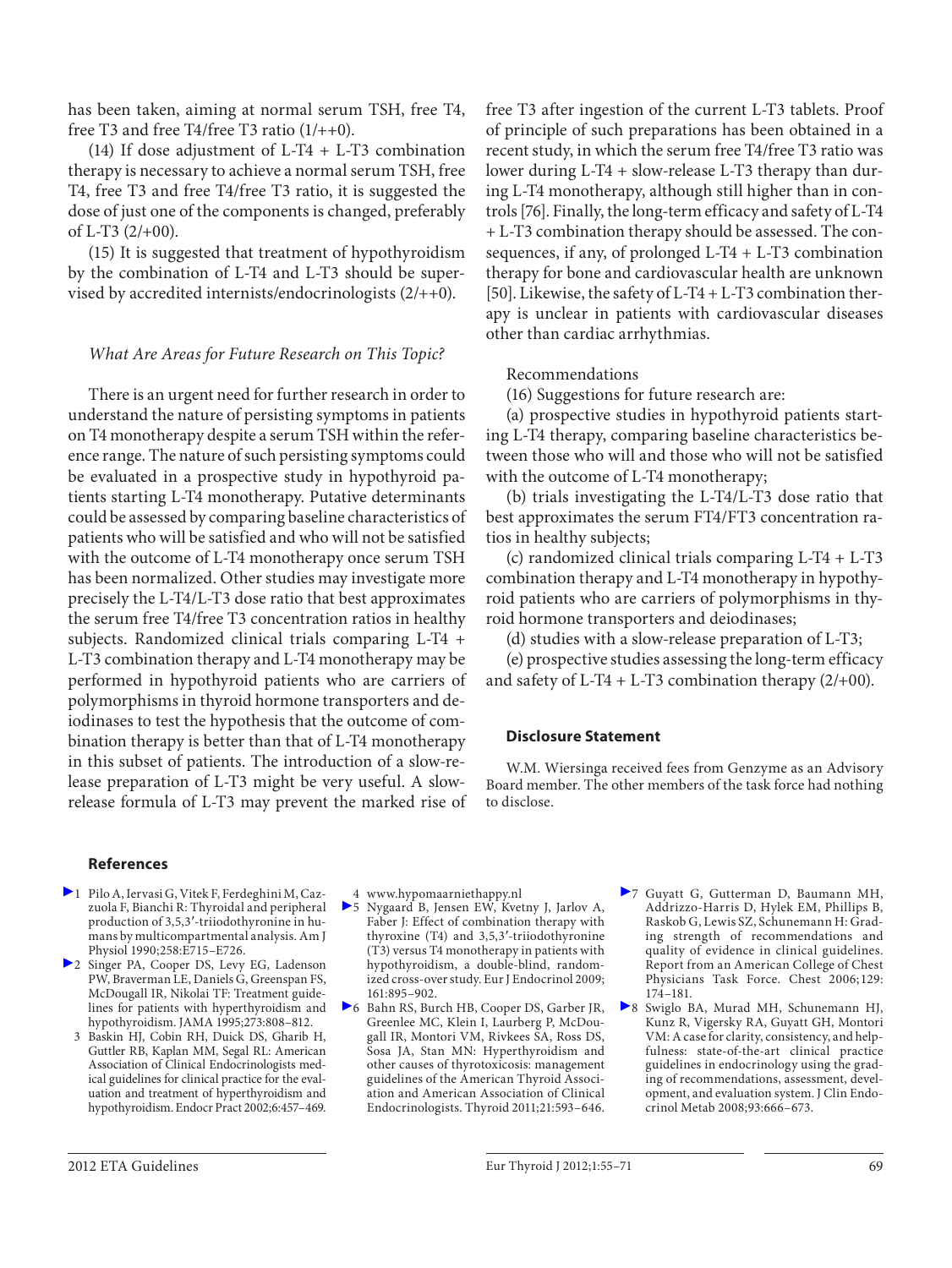- patients. Clin Endocrinol 2002;57:575–576.
- 10 Weetman AP: Whose thyroid hormone replacement is it anyway? Clin Endocrinol 2006;64:231–233.
- 11 Saravanan P, Chau W-F, Roberts N, Vedhara 25 K, Greenwood R, Dayan CM: Psychological well-being in patients on 'adequate' doses of L-thyroxine: results of a large, controlled community-based questionnaire study. Clin Endocrinol 2002;57:577–585.
- 12 Saravanan P, Visser TJ, Dayan CM: Psychological well-being correlates with free thyroxine but not free 3,5,3'-triiodothyronine levels in patients on thyroid hormone replacement. J Clin Endocrinol Metab 2006; 91:3389–3393.
- 13 Wekking EM, Appelhof BC, Fliers E, Schene AH, Huyser J, Tijssen JGP, Wiersinga WM: Cognitive functioning and well-being in euthyroid patients on thyroxine replacement therapy for primary hypothyroidism. Eur J Endocrinol 2005;153:747–753.
- ▶ 14 Panicker V, Evans J, Bjoro T, Asvold BO, ▶ 28 Dayan CM, Bjerkeset O: A paradoxical difference in relationship between anxiety, depression and thyroid function in subjects on and not on T4: findings from the HUNT study. Clin Endocrinol 2009;71:574–580.
- 15 Petersen K, Bengtsson C, Lapidus L, Lindstedt G, Nystrom E: Morbidity, mortality, and quality of life for patients treated with levothyroxine. Arch Intern Med 1990;150: 2077–2081.
- 16 Samuels MH, Schuff KG, Carlson NE, Carello P, Janowsky JS: Health status, psychological symptoms, mood, and cognition in Lthyroxine treated hypothyroid subjects. Thyroid 2007;17:249–258.
- 17 Canaris GJ, Manowitz NR, Mayor G, Ridgway EC: The Colorado Thyroid Disease Prevalence study. Arch Intern Med 2000; 160:526–534.
- 18 Wartofsky L: Combined levotriiodothyronine and levothyroxine therapy for hypothyroidism: are we a step closer to the magic formula? Thyroid 2004;14:247–248.
- $\blacktriangleright$  19 Cooper DS: Thyroxine monotherapy after thyroidectomy. Coming full circle. JAMA 2008;299:817–819.
- 20 Somers EC, Thomas SL, Smeeth L, Hall AJ: Are individuals with an autoimmune disease at higher risk of a second autoimmune disorder? Am J Epidemiol 2009;169:749–755.
- 21 Weetman AP: Diseases associated with thyroid autoimmunity: explanations for the expanding spectrum. Clin Endocrinol 2011;74: 411–418.
- 22 Boelaert K, Newby PR, Simmonds MJ, Holder RL, Carr-Smith JD, Heward JM, Manji N, Allahabadia A, Armitage M, Chatterjee KV, Lazarus JH, Pearce SH, Vaidya B, Gough SC, Franklyn JA: Prevalence and relative risk of other autoimmune diseases in subjects with autoimmune thyroid disease. Am J Med 2010;123:183.e1–183.e9.
- ▶ 23 Engum A, Bjoro T, Mykletun A, Dahl AA: ▶ 35 Thyroid autoimmunity, depression and anxiety; are there any connections? An epidemiological study of a large population. J Psychosom Res 2005;59:263–268.
- ◆9 Ladenson PW: Psychological wellbeing in ▶24 Pop VJ, Maartens LH, Leusink G, van Son ▶36 Wiersinga WM: Do we need still more trials MJ, Knottnerus AA, Ward AM, Metcalfe R, Weetman AP: Are autoimmune thyroid dysfunction and depression related? J Clin Endocrinol Metab 1998;83:3194–3197.
	- Ott J, Promberger R, Kober F, Neuhold N, Tea M, Huber JC, Hermann M: Hashimoto's thyroiditis affects symptom load and quality of life unrelated to hypothyroidism: a prospective case-control study in women undergoing thyroidectomy for benign goiter. Thyroid 2011;21:161–167.
	- 26 Fish LH, Schwartz HL, Cavanaugh J, Steffes MW, Bantle JP, Oppenheimer JH: Replacement dose, metabolism, and bioavailability of levothyroxine in the treatment of hypothyroidism: role of triiodothyronine in pituitary feedback in humans. N Engl J Med 1987;316:764–770.
	- 27 Jonklaas J, Davidson B, Bhagat S, Soldin SJ: Triiodothyronine levels in athyreotic individuals during levothyroxine therapy. JAMA 2008;299:769–777.
	- Carr D, McLeod DT, Parry G, Thornes HM: Fine adjustment of thyroxine replacement dosage: comparison of the thyrotrophin releasing hormone test using a sensitive thyrotrophin assay with measurement of free thyroid hormones and clinical assessment. Clin 241 Endocrinol 1988;28:325–333.
	- 29 Walsh JP, Ward LC, Burke V, Bhagat CI, Shiels L, Henley D, Gillett MJ, Gilbert R, Tanner M, Stuckey BGA: Small changes in thyroxine dosage do not produce measurable changes in hypothyroid symptoms, well-being, or quality of life: results of a doubleblind, randomized clinical trial. J Clin Endocrinol Metab 2006;91:2624–2630.
	- 30 Bianco AC, Kim BW: Deiodinase: implications of the local control of thyroid hormone action. J Clin Invest 2006;116:2571–2579.
	- 31 Doorn J van, Heide D van der, Roelfsema F: The contribution of local thyroxine monodeiodination to intracellular 3,5,3'-triiodothyronine in several tissues of hypothyroid rats at isotopic equilibrium. Acta Endocrinol 1982;101:386–396.
	- 32 Escobar-Morreale HF, Obregon MJ, Escobar del Rey F, Morreale de Escobar G: Replacement therapy for hypothyroidism with thyroxine alone does not ensure euthyroidism in all tissues, as studied in thyroidectomized rats. Endocrinology 1995;28:2828–2838.
	- 33 Escobar-Morreale HF, Escobar del Rey F, Obregon MJ, Morreale de Escobar G: Only the combined treatment with thyroxine and triiodothyronine ensures euthyroidism in all tissues of the thyroidectomised rat. Endocrinology 1996;137:2490–2502.
	- 34 Grozinsky-Glasberg S, Fraser A, Nahshoni E, Weizman A, Leibovici L: Thyroxine-triiodothyronine combination therapy versus thyroxine monotherapy for clinical hypothyroidism: meta-analysis of randomized controlled trials. J Clin Endocrinol Metab 2006;91:2592–2599.
	- Ma C, Xie J, Huang X, Wang G, Wang Y, Wang X, Zuo S: Thyroxine alone or thyroxine plus triiodothyronine replacement therapy for hypothyroidism. Nucl Med Commun 2009;30:586–593.
- on T4 and T3 combination therapy in hypothyroidism? Eur J Endocrinol 2009;161:955-959.
- 37 Smith RN, Taylor SA, Massey JC: Controlled clinical trial of combined triiodothyronine and thyroxine in the treatment of hypothyroidism. Br Med J 1970;iv:145–148.
	- 38 Levitt JA, Silverberg J: T4 plus T3 for hypothyroidism: a double-blind comparison with usual T4. Abstract, Proc 74th Ann Meet American Thyroid Association, Los Angeles, 2002.
- 39 Saravanan P, Simmons DJ, Greenwood R, Peters TJ, Dayan CM: Partial substitution of thyroxine (T4) with triiodothyronine in patients on T4 replacement therapy: results of a large community-based randomized controlled trial. J Clin Endocrinol Metab 2005; 90:805–812.
	- 40 Appelhof BC, Fliers E, Wekking EM, Schene AH, Huyser J, Tijssen JG, Endert E, Weert HCPM van, Wiersinga WM: Combined therapy with levothyroxine and liothyronine in two ratios, compared with levothyroxine monotherapy in primary hypothyroidism: a doubleblind, randomized, controlled clinical trial. J Clin Endocrinol Metab 2005;90:2666–2674.
	- Walsh JP, Shiels L, Lim EM, Bhagat CI, Ward LC, Stuckey BG, Dhaliwal SS, Chew GT, Bhagat MC, Cussons AJ: Combined thyroxine/ liothyronine treatment does not improve well-being, quality of life or cognitive function compared to thyroxine alone: a randomized controlled trial in patients with primary hypothyroidism. J Clin Endocrinol Metab 2003;88:4543–4550.
- 42 Clyde PW, Harari AE, Getka EJ, Shakir KM: Combined levothyroxine plus liothyronine compared with levothyroxine alone in primary hypothyroidism: a randomized controlled trial. JAMA 2003;290:2952–2958.
- 43 Sawka AM, Gerstein HC, Marriott MJ, Mac-Queen GM, Joffe RT: Does a combination regimen of thyroxine  $(T4)$  and  $3,5,3'$ -triiodothyronine improve depressive symptoms better than T4 alone in patients with hypothyroidism? Results of a double-blind, randomized, controlled trial. J Clin Endocrinol Metab 2003;88:4551–4555.
- 44 Bunevicius R, Kazanavicius G, Zalinkevicius R, Prange AJ Jr: Effects of thyroxine as compared with thyroxine plus triiodothyronine in patients with hypothyroidism. N Engl J Med 1999;340:424–429.
- 45 Rodriguez T, Lavis VR, Meininger JC, Kapadia AS, Stafford LF: Substitution of liothyronine at a 1:5 ratio for a portion of levothyroxine: effect on fatigue, symptoms of depression, and working memory versus treatment with thyroxine alone. Endocrine Pract 2005;  $11.223 - 233$
- 46 Escobar-Morreale HF, Botella-Carretero JI, Gomez-Bueno M, Galan JM, Barrios V, Sancho J: Thyroid hormone replacement therapy in primary hypothyroidism: a randomized trial comparing L -thyroxine plus liothyronine with L-thyroxine alone. Ann Intern Med 2005;142:412–424.